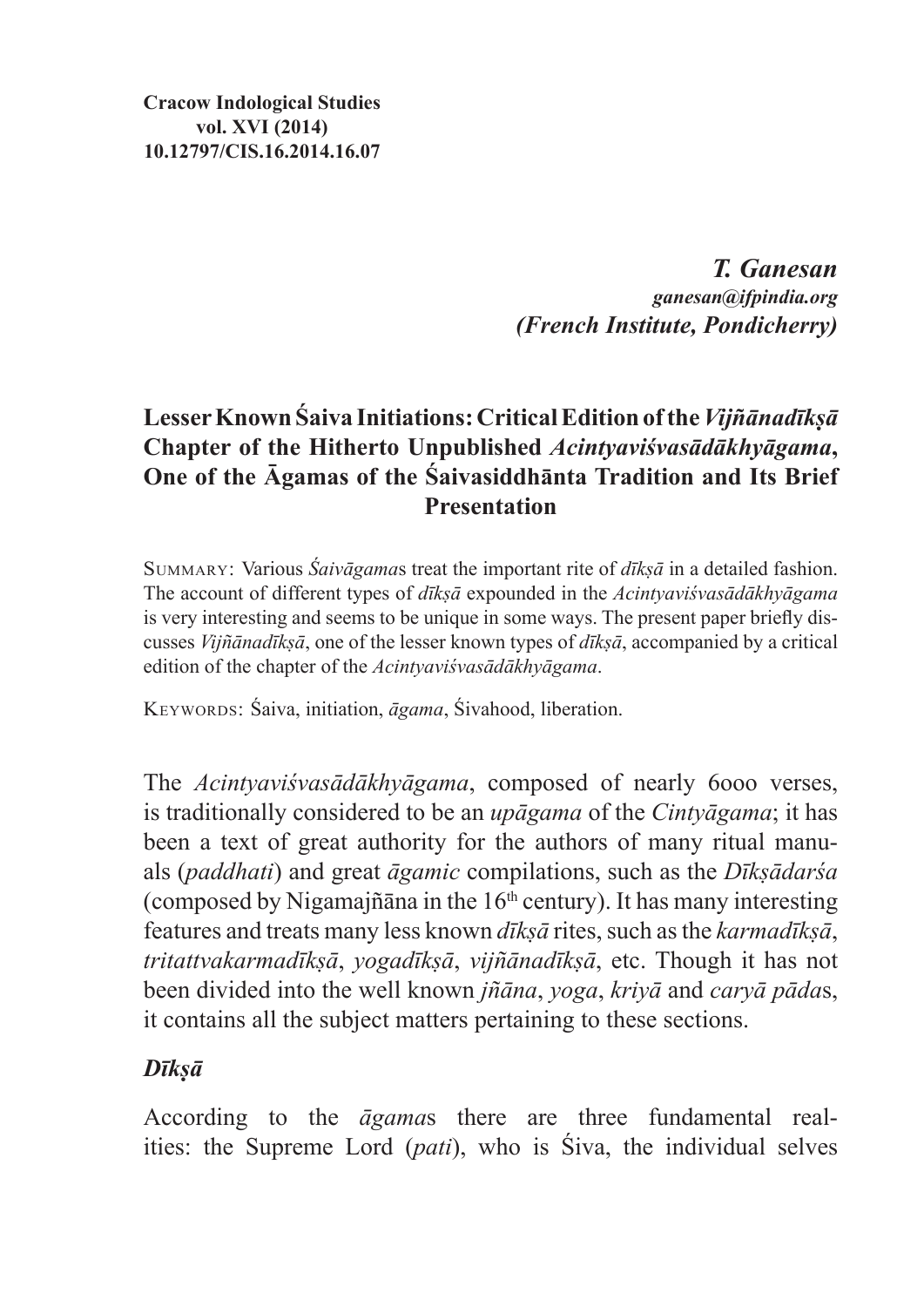(*paśu*) and the inert material world (*pāśa*); while Śiva's power of knowledge and action (*jñānakriyāsvabhāva*) is unlimited and illimitable, that of the individual self is limited. But the self has the same unlimited power of knowledge and action as Siva<sup>1</sup> which is covered since beginningless time by an impurity called *mala*;<sup>2</sup> since it pertains to the self, it is called *āṇavamala*. Thus obstructed, the self considers himself to be of limited intellect and power, to be always dependent. It wrongly identifies himself with the material psycho-physical body and thus experiences pleasure and pain, repeated births and deaths.<sup>3</sup> As an inevitable consequence and due to its ignorance, the self gets bound by another bondage, *māyā*, 4 and experiences pain and pleasure, which are the fruits of its accumulated *karma*. The *Śivāgama*s declare that, being a substance (*dravya*), this obstructing agent, the *āṇavamala*, can be removed only by the power of grace of Siva.<sup>5</sup> This act is technically called *dīkṣā* and is performed by Siva<sup>6</sup> through the medium of

- $1$  चैतन्यं दृक्क्रियारूपं तदस्त्यात्मनि सर्वदा। (*Mr̥gendrāgama*, Vp, 2:5ab)
- $2$  अनादिमलसम्बन्धान्मलिनत्वमणोः स्थितम्। अनादिमलमुक्तत्वान्निर्मलत्वं शिवे स्थितम॥् (*Kiraṇāgama*, Vp, 2:2) अनादिमलसम्बन्धात्किञ्चिज्ज्ञोऽसौ मयोदितः। अनादिमलमुक्तत्वात्सर्वज्ञोऽसौ ततः शिवः॥ (*Kiraṇatantra*,Vp. 2:2 according to Dominic Goodall, Goodall 1998)
- $3$  पशुरात्माऽस्वतन्त्रश्च चिन्मात्रो मलदूषितः। ू सम्मूढो नित्यसंसारी किञ्चिज्ज्ञोऽनीश्वरोऽक्रियः॥ (*Sarvajñānottara*, Vp, 1:4) अज्ञो जन्तुरनीशोऽयमात्मा यस्माद्द्विजर्षभाः। सोऽपि सापिक्षयैव स्यात् स्वप्रवृत्तौ घटादिवत्॥ (*Pauṣkarāgama*, Vp, 1:86)
- <sup>4</sup> पशोरज्ञतया मायायोगो भोगाय कर्मणाम।् (*Varuṇapaddhati*, 7ab)
- $^5$  दीक्षैव मोचयत्यूर्ध्वं शैवं धाम नयत्यपि। (*Svāyambhuvāgama* as quoted in the comm. *Vilocana* on *Varuṇapaddhati*, 5ab)
- <sup>6</sup> समयादीश्वरेच्छातो मुक्तिर्नास्त्यन्यथा यतः। (*Varuṇapaddhati*, 7cd)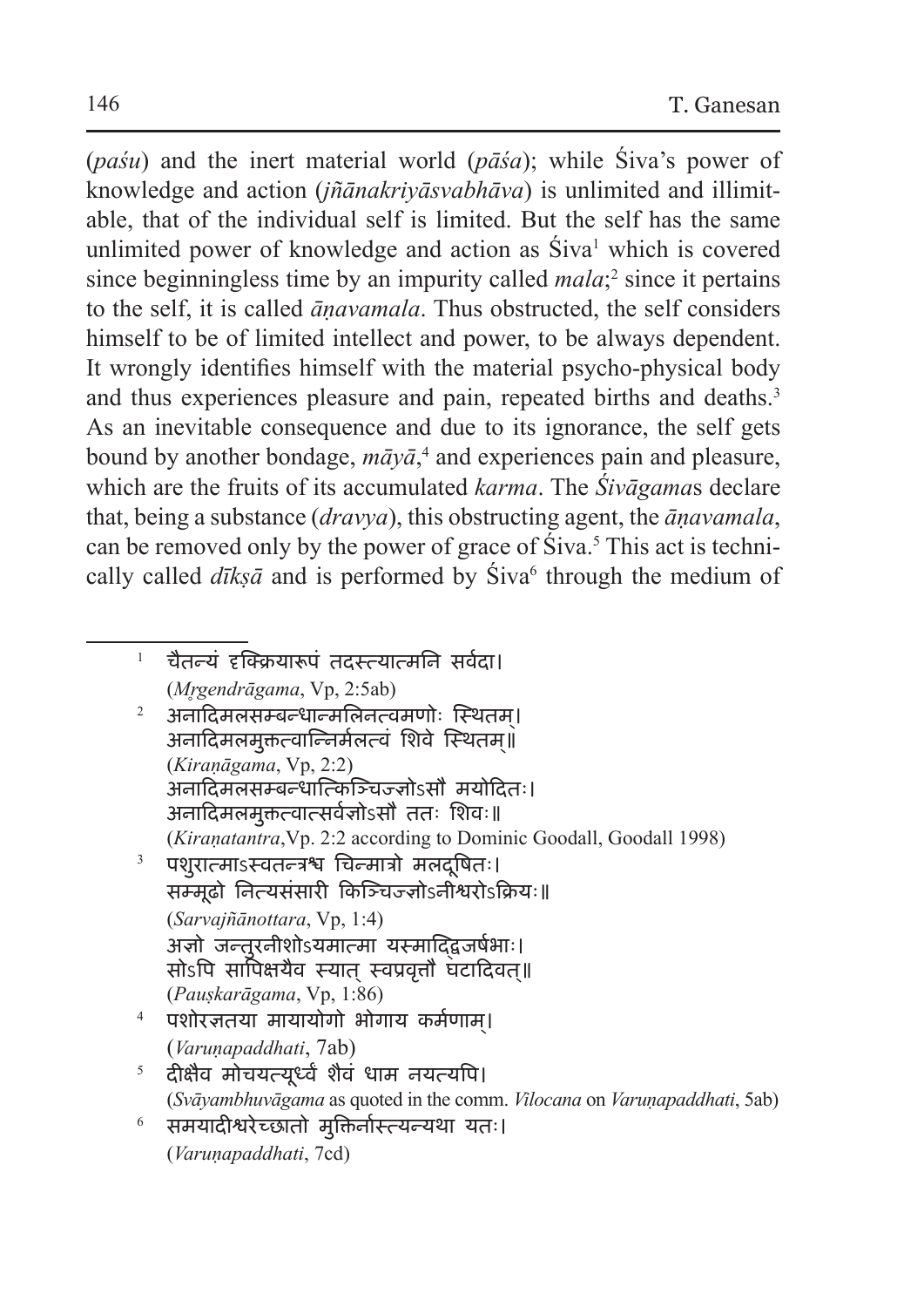the *ācārya*. Once done, the innate power of supreme knowledge and action of the self is restored and it starts manifesting it in all its future activities. According to the *Śaivāgama*s, for some highly evolved and mature selves, technically called *vijñānākala* and *pralayākala*, Śiva performs the *dīkṣā* directly whereas it is the *ācārya* who, himself initiated before and practising regularly all the rites prescribed in the *Āgama*s, performs the rite of *dīkṣā* for the ordinary men called *sakala*.<sup>7</sup> Though physically it is the *ācārya* who performs the rite, spiritually it is Śiva who, through the medium of the *ācārya*, executes the entire rite of dīksā. Varunaśiva, one of the earliest Śaiva *ācārya*s (circa 11<sup>th</sup> century), puts all these ideas in his *Varunapaddhati* and expresses epigrammatically that "*Dīkṣā* is that act by which the innate Śivahood is manifested along with the destruction of all the three types of bondages".8 It is succinctly said in the text that initiation is characterised by "devotion [to Śiva] and non-attachment [towards worldly enjoyment]."9 The *Kāraṇāgama* states that *dīkṣā* brings forth not only liberation (*mukti*) but it also bestows prosperity and removes all diseases.<sup>10</sup>

Now it becomes clear that *dīkṣā* has such a paramount importance in the doctrinal and ritual scheme of Śaivasidhānta system. It is of different types and it is the duty of the *ācārya* who performs the rite to decide which type of *dīkṣā* his disciple deserves, based on

<sup>7</sup> विषापहारं कु रुते ध्यानबीजबलैर्यथा। कु रुते पाशविश्लेषं शिवत्वं व्यज्यते यया॥ क्रिया सा कथ्यते दीक्षा (*Varuṇapaddhati*, 2) <sup>8</sup> सपाशत्रयविश्लेषं व्यज्यते यया । क्रिया सा कथ्यते दीक्षा (*Varuṇapaddhati*, 2)  $9$  भक्तिवैराग्यलक्षणा ibid. तस्मात ज्ञानं च भक्तिश्व वैराग्यमिति चात्मनः। दीक्षितस्येह चिह्नानि पशोस्त्वेतानि नाञ्जसा॥ (ibid., 3)  $^{10}$  नराणां मोक्षसिद्ध्यर्थं सर्वपापहरं परम् । सर्वरोगविनाशार्थे धनधान्यसमृद्धिदम् ।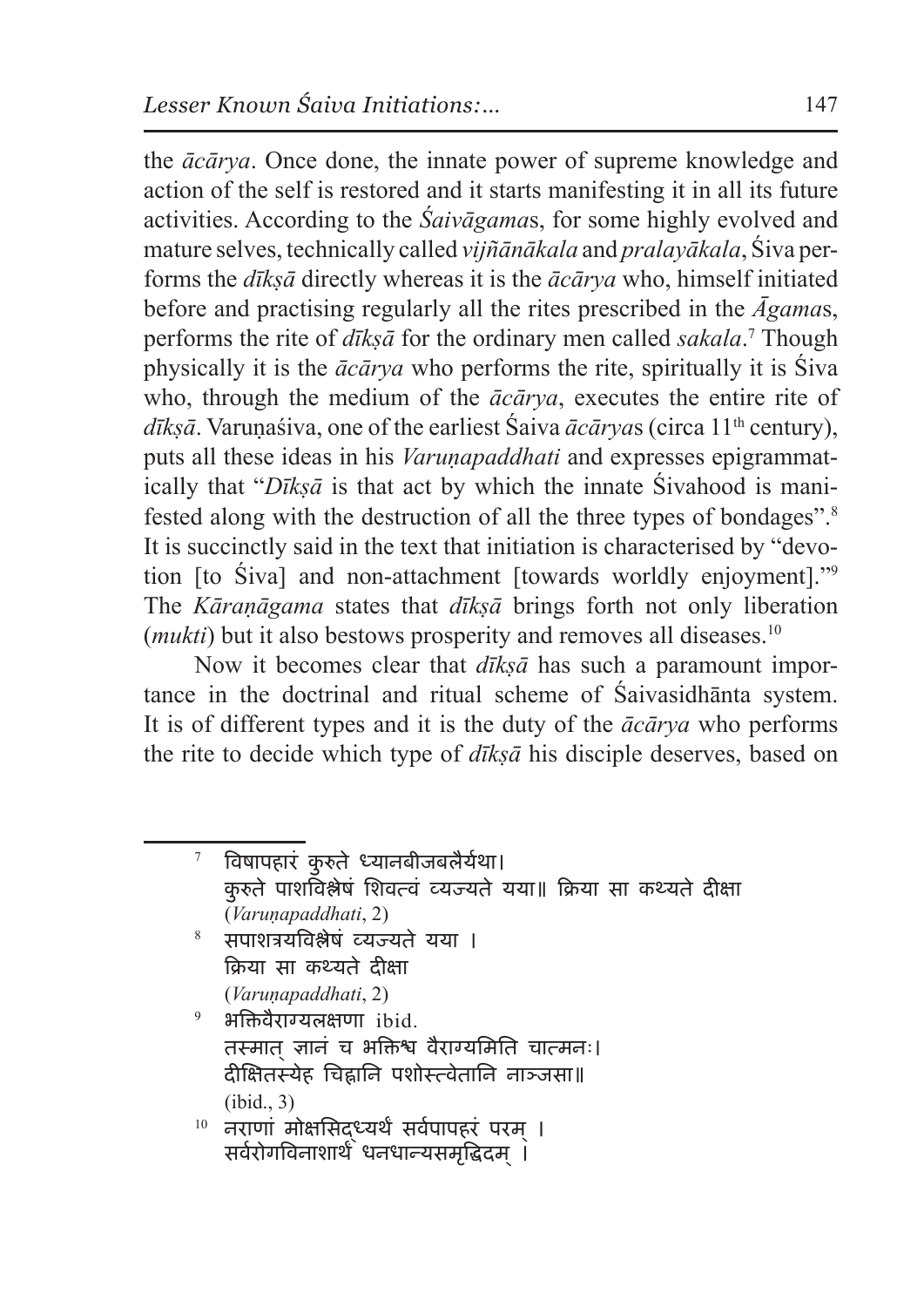the disciples behaviour, mental attitude, etc., $<sup>11</sup>$  and on the intensity of</sup> the fall of grace of Śiva, which is called *śaktipāta*. 12

### **Importance of** *dīkṣā*

All the *āgama*s and the successive *ācārya*s who had composed ritual manuals seem to be unanimous in holding that *dīkṣā* in one form or another is the prerequisite to attain liberation. For, as the *Ṣaṭsāhasrikāgama* puts it, only after *dīkṣā* a person becomes qualified to undertake the religious practices such as worship of the *sandhyā*, worship of Śiva as prescribed in the *Śaivāgama*s, undertake the study of the *Śaivāgama*s and, if interested, undertake the practice of *yoga*  as taught in the *Śaivāgama*s. The *Parākhyāgama* goes so far that *dīkṣā* is the only means to attain liberation and neither knowledge (*jñāna*) nor *yoga* nor ritual conduct (*caryā*) can bring about liberation.13 According to the *Skandapurāṇa* seeking liberation without *dīkṣā* is comparable to the effort of a blind person to walk without the stick (*daṇḍa*) or to the effort of crossing the ocean without the aid of a boat. The *Acintyaviśvasādākhya* puts the greatness of *śaivadīkṣā* in such a way that even all the Vedic *saṃskāra*s prescibed in the *Smr̥ti* texts cannot bring forth liberation whereas the *dīkṣā* performed according to the *Śaivāgama*s, even done in a bad manner, will surely bring forth liberation.14 The text defines *dīkṣā* as that which bestows supreme knowledge and supreme will.<sup>15</sup>

 $11$  भक्तिश्व शिवभक्तेषु श्रद्धा तच्छासने विधौ। अनेनानुमितिः शिष्टहेतोः स्थूलधियामपि। *(Mrgendrāgama, Vp, 5:5)*  $12$  येषां शरीरिणां शक्तिः पतत्यविनिवत्तये। तेषां तल्लीङ्गमौत्सुक्यं मुक्तौ द्वेषो भवस्थितौ॥(*Mr̥gendrāgama*, Vp, 5:4)  $13$  ज्ञानतो योगतश्चैव चर्यातश्च न मुच्यते । दीक्षया चात्र मुक्तिस्तु सर्वेषां प्राणिनामिह ।  $14$  तस्मादैदिकमार्गेण मलनाशो न विद्यते । शैवागमोक्तमार्गेण दीक्षया मोक्ष एव हि ।

 $15$  दीयते ज्ञानसद्भावं क्षीयते च मलत्रयम। तथा दीक्षा समाख्याता इच्छाज्ञानप्रदायिका॥ (*Acintyaviśvasādākhyāgama*, 8:3)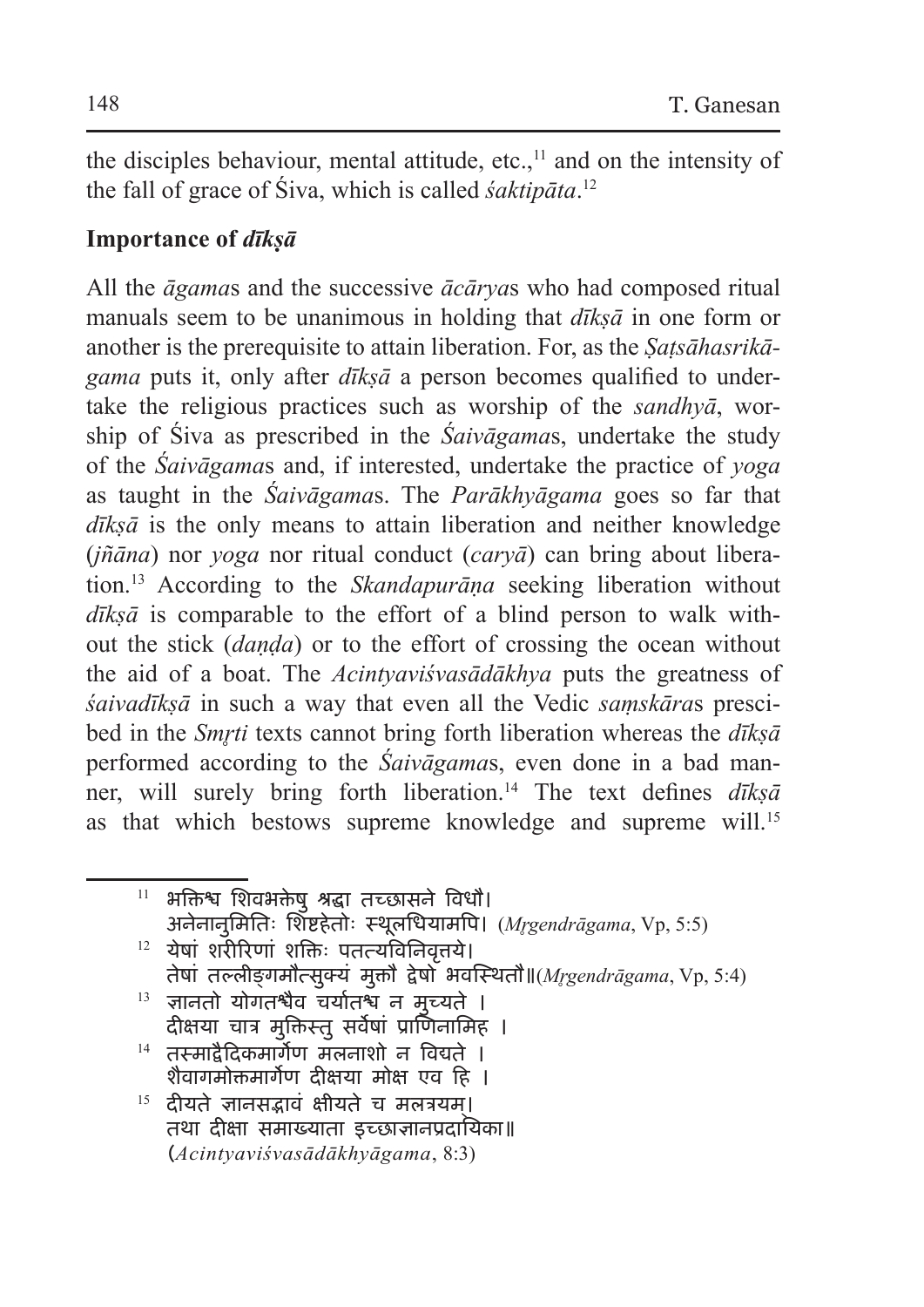The *Varunapaddhati*<sup>16</sup> very briefly and succinctly defines the types of *dīkṣā* and their special characteristics. There are different types of *dīkṣā*17:

*Cākṣuṣīdīkṣā*: That which is done through the eyes: Here the *ācārya* looks at the disciple intently in order to destroy his bondages after meditating on the form of Śiva.

*Sparśadīkṣā*: The *ācārya,* after placing the five *brahmamantra*s and the *aṅgamantra*s along with the *mūlamantra* on his right hand, touches the disciple from head to foot.

*Vāgdīkṣā*: The *ācārya* utters the *saṃhitā mantra*s after intensely meditating on his oneness with Śiva.

*Mānasīdīkṣā*: The *ācārya* performs all the external rites with the *kuṇḍa*, *maṇḍala*, etc., internally.

*Śāstradīkṣā*: The *ācārya* teaches the *Śaivāgama*s; this presupposes the *samayadīkṣā*, which is basic and the entrance, as it were, into the śaiva practices.

*Yogadīkṣā*: The *ācārya* instructs on the various limbs, such as the *dhāranā* of the *śaiva yoga* system;<sup>18</sup> this also presupposes the *samayadīkṣā*.

Another classification of the *dīkṣā* is twofold: *jñānavatī*, where all the rites are done mentally, and *kriyāvatī*, which consists in the elaborate performance of the rites externally. The latter is again divided into *nirbīja* and *sabīja*. For the category of disciples to be initiated such as *samayī* and *putraka*, the *nirbījā* type is done while for the *sādhaka* and the *ācārya*, the *sabījā* type is done. The basic difference between these two is that when one is initiated in the former type, he need

 $17$  चाक्षुषी स्पर्शदीक्षा च वाचिकी मानसी तथा।

<sup>&</sup>lt;sup>16</sup> For the basic understanding of  $d\vec{k}$ s $\vec{a}$  in the Śaivasiddhānta system, see Ganesan 2006.

शास्त्री च योगदीक्षा च हौत्रीत्यादिरनेकधा॥ (*Varuṇapaddhati*, 15)

<sup>18</sup> For a better understanding of the *śaiva yoga* system one may profitably refer to Ganesan 2009a.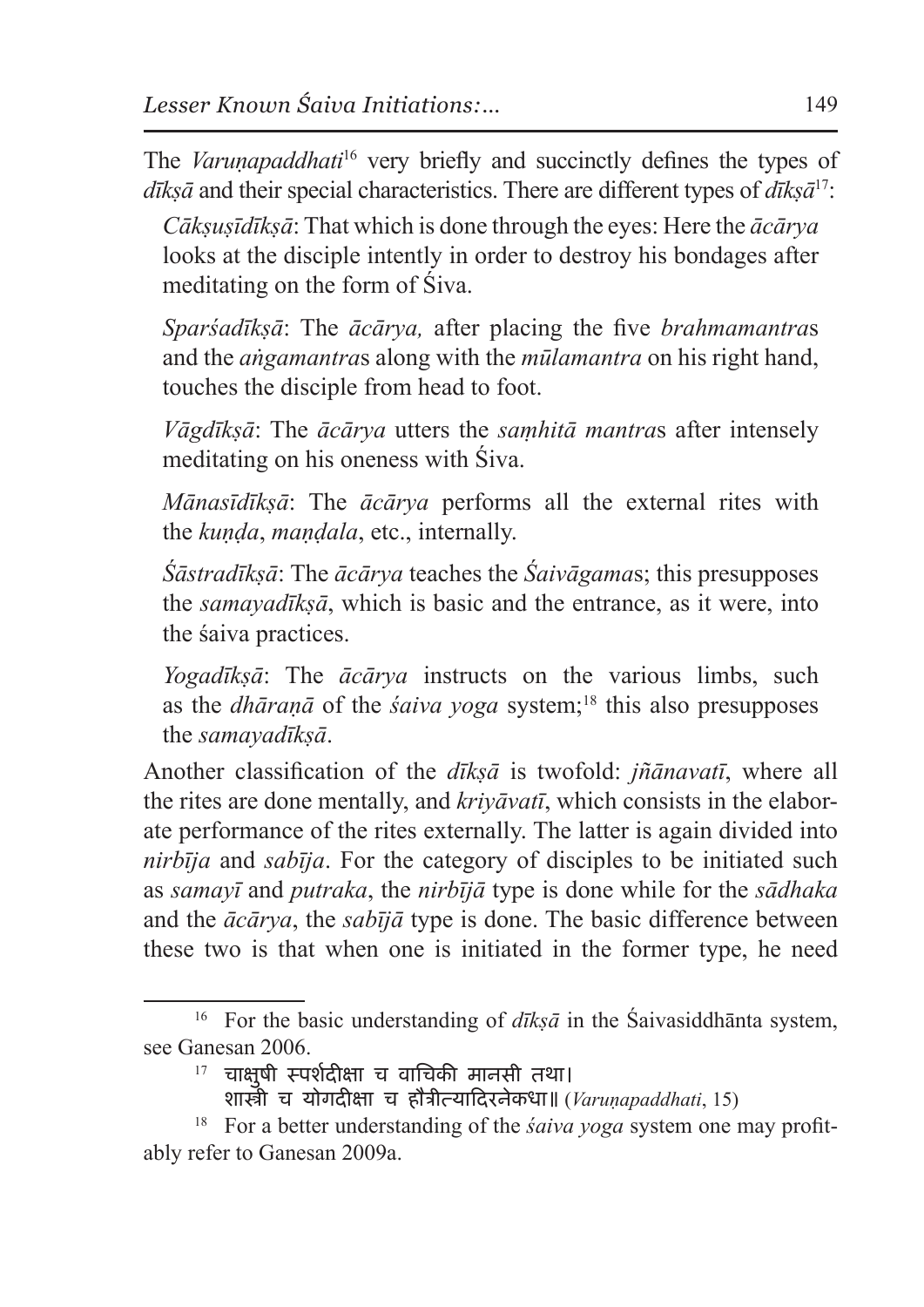not perform the obligatory daily rites, which are done by the initiating *ācārya* himself during the *dīkṣā*, whereas he who is initiated in the *sabījā* variety has to do all the obligatory rites regularly. Normally, the former is done for women, children, dumb, mentally retarded and for others afflicted by diseases. By *bīja* the rites and conducts of the *samaya* initiate (*samayācāra*) is meant. This, again, is divided into *Śivadharmiṇī* and *lokadharmiṇī*, and *sādhikārā* and *niradhikārā*, etc.

The foremost of all the *dīksā* according to Varunaśiva is the *nirvāṇadīkṣā*, which mainly consists in the purification, for the disciple, of all the six *adhvan*s: *mantra*, *varṇa*, *pada*, *tattva*, *bhuvana* and *kalā*. It mainly consists in invoking all the five *kalās*, *nivr*tti, *pratiṣṭhā*, *vidyā*, *śānti* and *śāntyatītā* in the thread called *pāśasūtra*, then removing all these one by one and thereby making the self free from all the three types of bondage and finally bestowing all the divine qualities of Śiva. The *mantra*s which are the five *brahmamantra*s, six *aṅgamantra*s and the *mūlamantra*, are pervaded by the eighty-one *pada*s of the *vyomavyāpimantra*, which in their turn are pervaded by the fifty-one letters; these letters are pervaded by the thirty-six *tattva*s, which are pervaded by more than two hundred worlds (*bhuvana*), which in their turn are pervaded by the five *kalā*s—*nivrtti*, *pratisthā*, *vidyā*, *śānti* and *śāntyatītā*.

#### **Less known** *dīkṣā***s**

### *Jñānadīkṣā*

This subject, though not treated in the ancient ritual manuals such as the *Kriyākāṇḍakramāvali* (better known as *Somaśambhupaddhati*) (11th century), *Varuṇapaddhati* (12th century), *Kriyākramadyotikā*  (12th century), is explained in a detailed fashion in such *āgama*  texts as the *Rauravāgama*, PIFI 18.3, 58th *paṭala*), *Kāmikāgama*  (*uttarabhāga*), *Suprabhedāgama*, *Sūkṣmāgama* and in the *Acintyaviśvasādākhya*. We find many differences in these texts in the treatment of *jñānadīkṣā*. While the *āgama*s referred to above treat the subject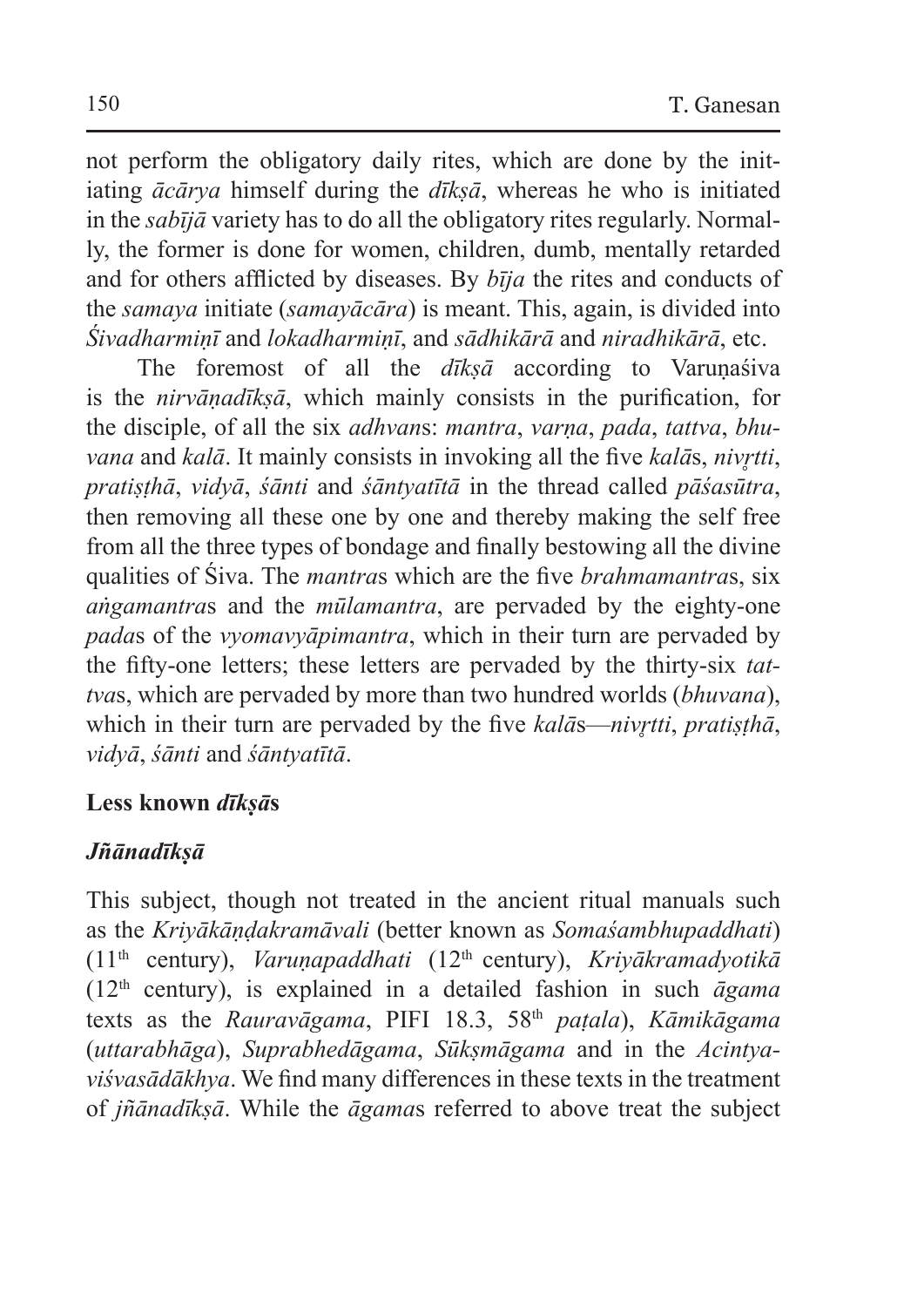in a slightly elaborate way, the text *Jñānadīkṣottara* is very brief.19 There is absolutely no reference to external elaborate rites in this text. This *jñānadīkṣā* is performed without much elaborate procedure of drawing *kuṇḍa* and *maṇḍala*. It is one of the variety of *hautrī dīkṣā.*20 The entire ritual sequence of purification of the six *adhvan*s *mantra*, *pada*, *varṇa*, *tattva*, *bhuvana* and *kalā*—are done by the guru to the disciple mentally and through his yogic visualisation. In the same way he completely cuts asunder, again purely in a mental way, all the bondages of the disciple.

One may discern certain general features of *jñānadīkṣā* in all these texts.

It is generally performed only to those persons who have complete detachment from worldly affairs and are free from desires, who have fully renounced everything and are intensely desirous of liberation (*mokṣa*).

After the *dīkṣā* the disciple offers all his possessions—physical, material and life—at the feet of his guru and fully devotes himself for the study of *āgama*s (especially the portion dealing with doctrines), worship of Śiva and meditation.

After the *dīkṣā* the disciple is taught the *āgama*s, mainly those sections that deal with the doctrines, such as the discussion on the three ultimate realities of Śaivasiddhānta—*pati*, *paśu* and *pāśa*. For, in the present text under study we have a section called *dīkṣottara* that briefly discusses the three ultimate realities (*tripadārtha*), the evolution of the *tattvas*, etc. In the same way, in the 58<sup>th</sup> *patala* of the *Rauravāgama*, that deals with the *jñānadīkṣā*, we have the passage, " शिवज्ञानबोधशास्त्रं दद्यात प् त्यादिचिन्तनम ।् 58: 35ab, while the *Kāmikāgama* (*uttara*)21 and the *Sūkṣmāgama*22 prescribe the teaching of the concept of *daśakārya*,

ज्ञानवती भवत्येका क्रियावत्यपरा स्मृता। विनेज्यानलकर्मादिमनोव्यापारमात्रतः॥ दीक्षा ज्ञानवती प्रोक्ता सम्यत्त्वावबोधजा। (*Rauravāgama*, *Kriyāpāda*, *paṭala* 47, verse 22–23b)

<sup>&</sup>lt;sup>19</sup> Ref. Ganesan and Satyanarayanan 2009.<br><sup>20</sup> जानवती भवन्येका कियावन्याप्य मुम्बा।

<sup>21</sup> *Kāmikāgama* (*uttara*). IFP T. 298 (II): 201–202. 22 *Sūkṣmāgama*. IFP T. 112: 554.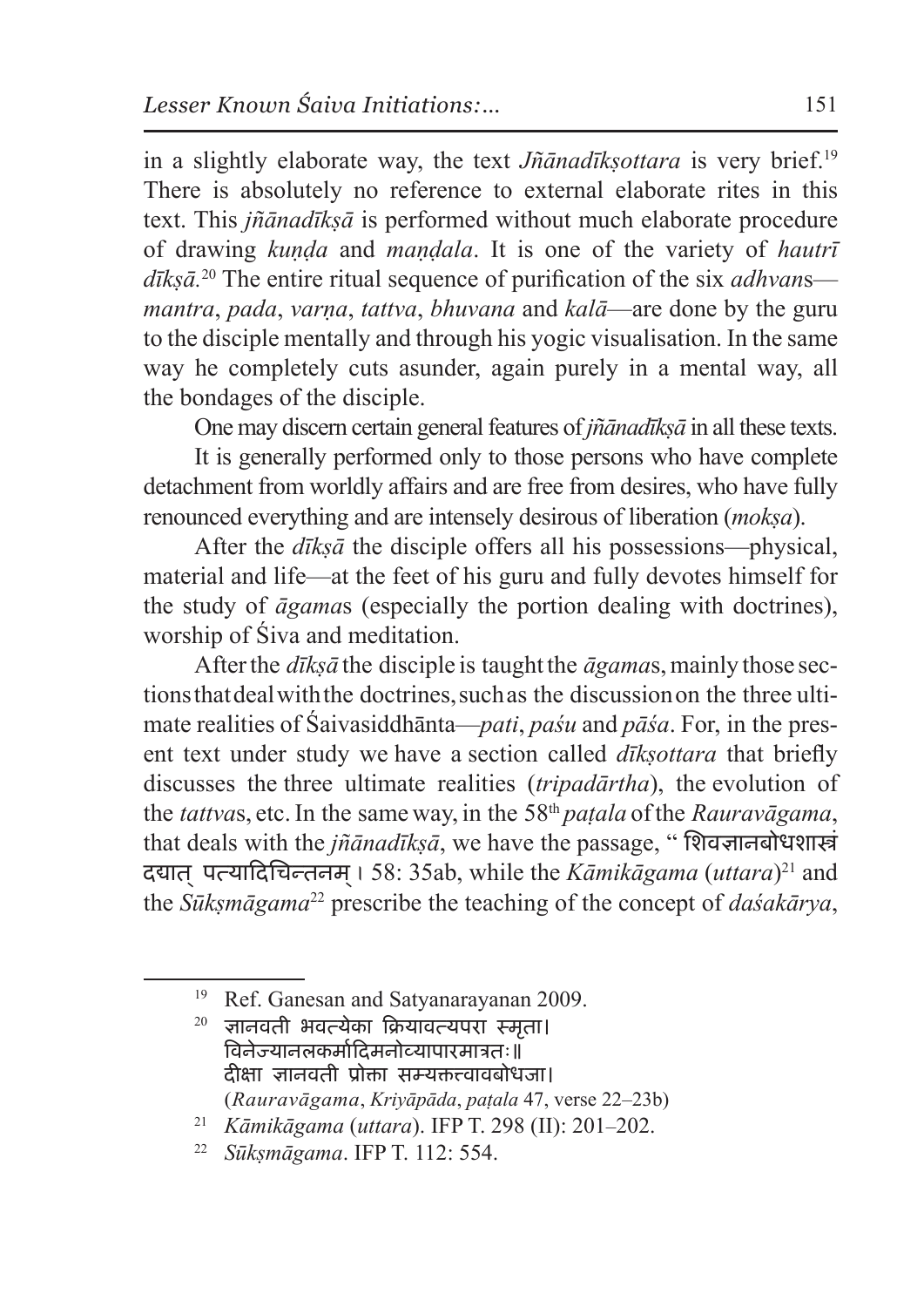which, again, is concerned with the proper understanding and meditation of all the *tattva*s, the self and Śiva.

This clearly shows that the disciple after *jñānadīkṣā* becomes fully qualified for the study and discussion about the doctrinal sections of the *āgama*s and we may say that it is his foremost duty to do so and devote his life for this till the end of his days.

The concept of *jñānadīkṣā* seems to be referred to in other schools of Śaivism, such as the *trika* system. For, in the *Tantrāloka*, 28: 288 the *jñānadīkṣā* is mentioned.

### **2.** *Yogadīkṣā*<sup>23</sup>

At the outset it is stated that this  $d\bar{\imath}$ *kṣā* confers union with Śiva, destroys all unreal existents and illumines the existent. It is called *sahamārga*. 24 He who has an intense longing for attaining Śiva should be given this *dīkṣā*. 25 All the preliminary rites such as drawing and worshipping the *maṇḍala*, worship of the *maṇḍapa*, *agnikārya*, etc. are to be done as before. Vāgīśvara and Vāgīśvarī are then worshipped followed by

- $24$  असद्भावक्षयकरं ज्ञानसद्भावभावकम ।
	- शिवतत्वेति संयोगो योगदीक्षेति कथ्यते ।
	- (*Acintyaviśvasādākhyāgama*, chapter 26 (*Yogadīkṣāvidhi*), 2cd-3ab)

It is also to be noted that the Cintyaviśva interprets the word *yoga* as derived from the verbal root '*yujir*' meaning union, which is nothing but the union with Śiva. The same interpretation is followed by Aghoraśiva in his commentary on the *yogapāda* of the *Sarvajñānottarāgama*.

That the path of *Śivayoga* is the *sahamārga* is very much known in the tradition of *Śivajñānabodha* in the Tamil country and many texts such as the *Civañāṉacittiyār* explain this path.

 $25$  अत्यन्तशिवसम्प्राप्तिवाञ्छायुक्तमलोलुपम । एवंविधगुणैर्युक्तं दीक्षयेच्छिष्यमुत्तमम् ॥ (*Acintyaviśvasādākhyāgama*, chapter 26 (*Yogadīkṣāvidhi* ), 4cd-5ab)

<sup>23</sup> This brief summary is based on the chapter *Yogadīkṣāvidhi* of the *Acintyaviśvasādākhyāgama*, which, again, is so far unpublished. Ref. T. Ganesan: The *Acintyaviśvasādākhyāgama*, critical edition of the text for the first time with a detailed summary and elaborate notes (forthcoming).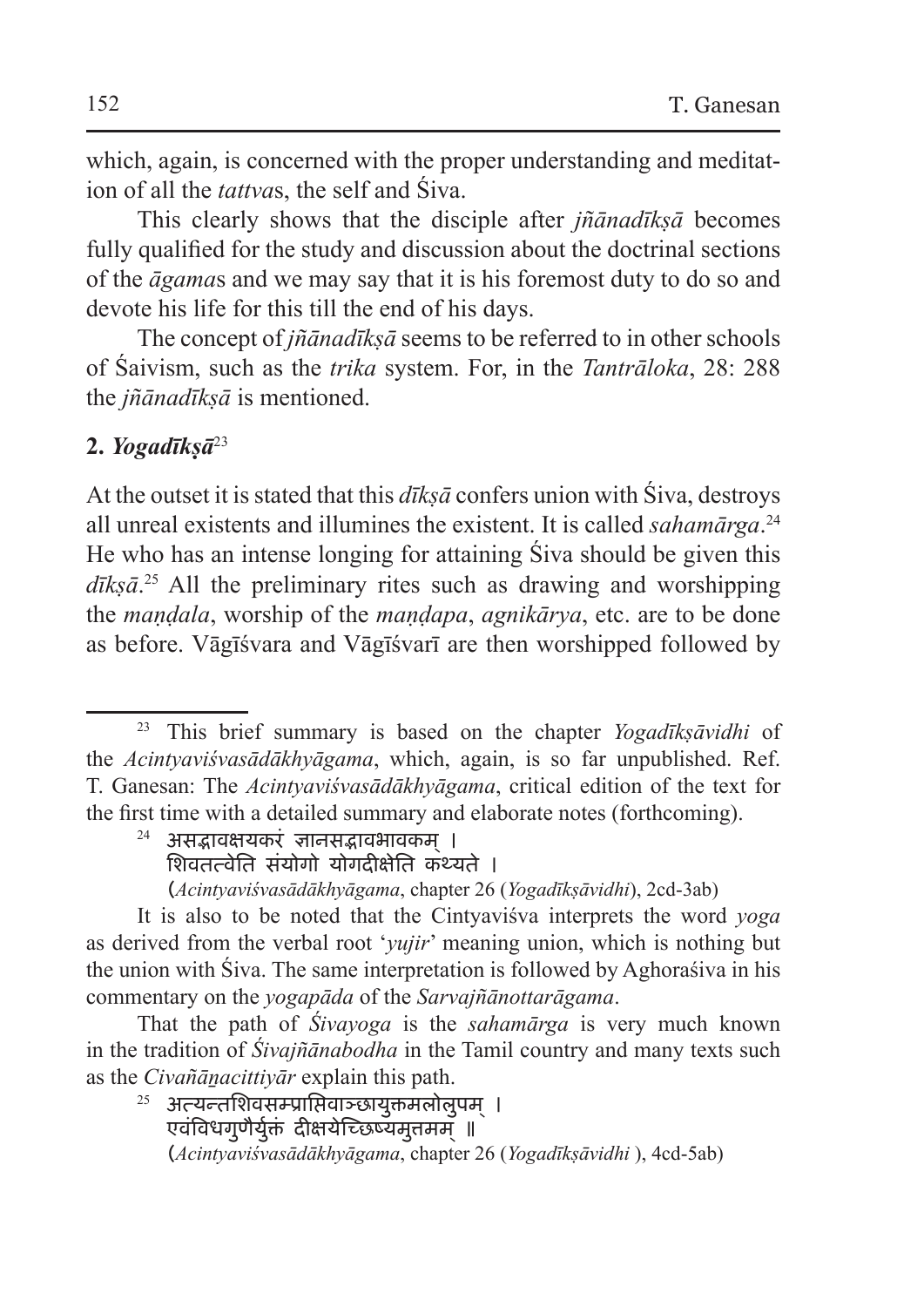the performance of sacraments such as the *garbhādhāna* for the disciple's self. Ten *nāḍī*s beginning from *iḍā* and ending with *śaṅkhinī* and fourteen *prāṇa*s beginning from *prāṇa* and ending with *prapañcaka* are visualised. Among the ten *nāḍī*s, three are most important and, among the three, the  $susum<sub>n</sub>ā$  is the most important, inside which runs the *brahmanāḍī*, that has its course from the *mūlādhāra* at the base of the spinal column and up to the *brahmarandhra* at the top. On its path lie nine centres (*ādhāra*) beginning from the anus (*guda*) and ending with the *brahmarandhra*. The *mūlādhāra* of the form of a four-petalled lotus is visualised and in this way all the centres and the *kāraṇeśvara*s such as Brahmā, three *śakti*s—*icchā*, *jñāna* and *kriyā*, *sūrya*, *soma* and *agni*, etc. are also visualised. At the centre of the *icchāśakti*, Śiva, who is of the form of bliss, is visualised and the entire body of the disciple is visualised to be drenched by that nectar flowing from there. Each of the centres, beginning from the *mūlādhāra*, is visualised along with the form of the *mantra*, which is also visualised to be a brilliant flame. Five cords beginning from *śikhā*, whose names are *bindukānta*, *hr̥dānta*, *nābhyanta*, *viṣṇudehaka* and *brahmadeśagata*, are placed where the *tattva*s are laid. *Prokṣaṇa*, *tāḍana*, etc. are done with the *astramantra*. Through *recaka* the *ācārya* enters the self of the disciple and leads it up to *ajapā*. The self of the disciple is dragged and kept within that of the *ācārya* and the sacramentary rites such as the *garbhādhāna* are performed. After discharging Vāgīśvara and Vāgīśvarī, Brahmā is invoked and worshipped. *Nyāsa* of the twenty *tattva*s is done with oblation for each and Brahmā is offered the *brahmaśulka* (an offering ?). The cord from the face (*mukhasūtra*) is removed and offered as oblation. Then Visnu is invoked as before and all the rites are done again with a prayer that Viṣṇu be propitious to the disciple. The *hrdantasūtra* is then removed and offered as oblation. Rudra is invoked in the *nābhisūtra* and the rites are repeated. In all these cords the *tattva*s such as *niyati*, *kāla*, etc. are also invoked. In this way Sadāśiva is worshipped. The self of the disciple is now visualised to be pure effulgence. Reciting the *praṇavamantra* along with the *haṃsamantra* it is united in the *mūlādhāra*. All the centres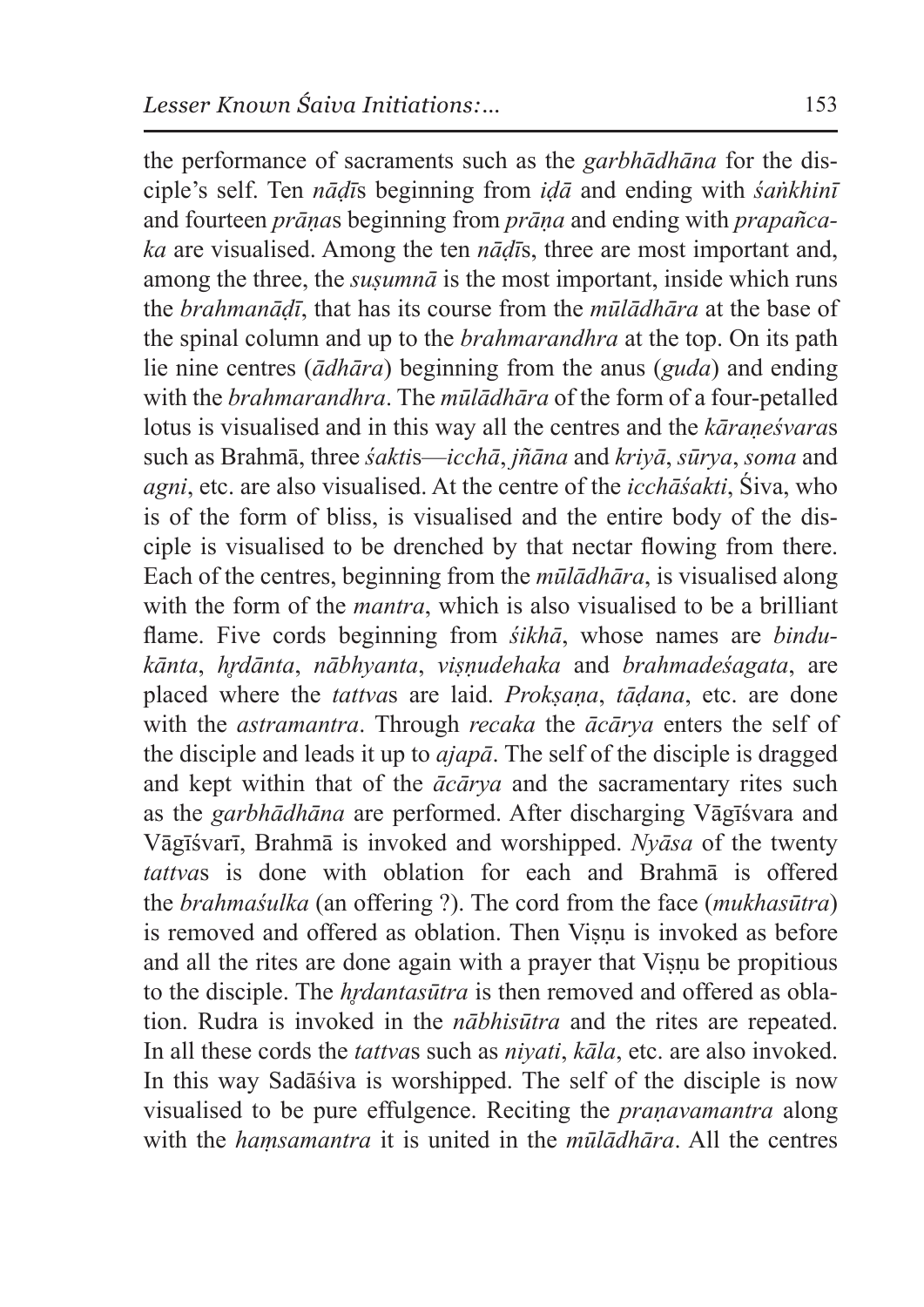beginning from *mūlādhāra* up to *dvādaśānta* are touched with the tip of the *darbha* grass reciting the same *mantra*. *Abhiṣeka* is performed to the disciple and he is asked to visualise himself to be Śiva (*śivo'ham*) and he is given the *yoga* cloth (*yogapaṭṭa*) that is thrown over the back and the knees during meditation and other objects.

# **3.** *Vijñānadīkṣā*

This *dīkṣā*, again, appears to be unique to the *Acintyaviśvasādākhyāgama*. Though the text of this chapter is not free from ambiguities, we can fairly have an overall idea of the rite. Generally different forms of rites in varying degrees are found to make up the *dīkṣā*. Accordingly we have *kriyāvatī*, *hautrī*, *śaḍadhvaśodhanī*, etc. as noted above which consist of many rituals. But in contrast to the *yogadīkṣā* (as briefly explained above) and other forms of *dīkṣā*s in the *vijñānadīkṣā*, we do not have any external rite at all. The entire process is completely executed mentally by the *ācārya*. We also note here that the rôle played by the disciple (*śiṣya*) is nothing but sitting quiet before the *ācārya* without external physical act whatsoever. By the various visualisations and mental acts including offering of oblations that the *ācārya* is obliged to perform, the *vijñānadīkṣā* expects a very high order of mental developments, highly developed capacity for visualisation and a strong willed alertness on the part of the *ācārya*.

## **Summary of the chapter**

The chapter commences with a very brief definition of the *vijñānadīkṣā*: It is a *dīkṣā* which is accompanied by special knowledge (*vijñāna*); it is the best of all *dīksās* as it presupposes special knowledge [on the part of the disciple?], appears to be special (*vicitra*) and which gives rise to awakened knowledge (*vijrmbhaṇa*) (v.1–2ab). (Also note the verse 58cd). Further, this *dīkṣā* is very pure among others, where there is no *mantra*, ritual acts and meditations (2cd–3ab). It is also called *vijñānadīkṣā* because due to this the Śivahood [of the disciple] [is manifested] and all his doubts are destroyed (3cd–4ab).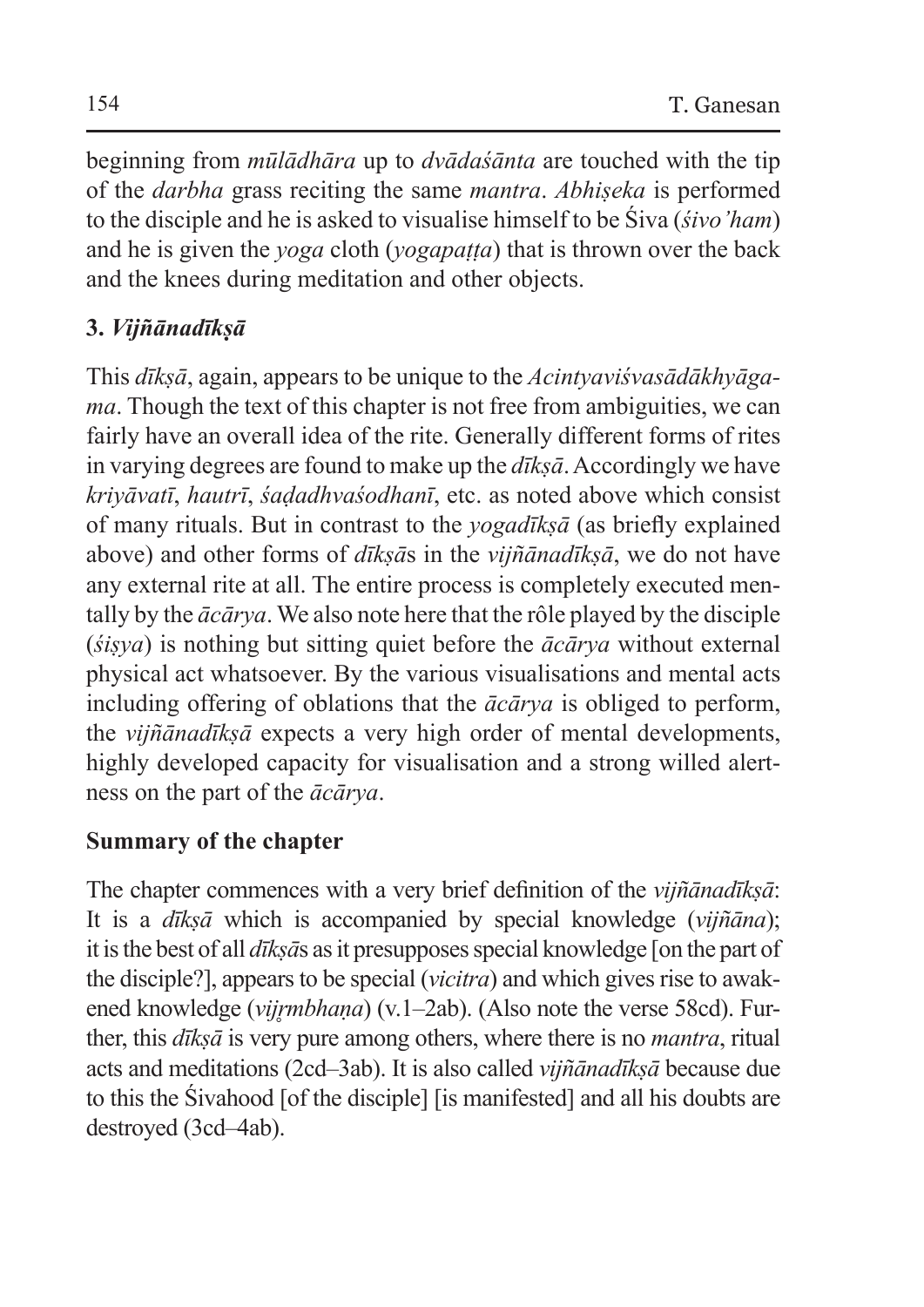### **Qualifications of a disciple**

The disciple should possess staunch devotion (*atyantabhakti*), he should exhibit horripilation and tears of joy (*ānandāśru*) just by seeing his guru, always ready to hear with an intense desire [the utterances of guru], ever ready to do any service to his guru, be free from any desire, he should be ready to execute the orders of his guru irrespective of they being either agreeable or otherwise, he should not have any independence regarding his body like a lump of clay at the hands of a potter (*kaulālikamrdādivat*), if commanded by his guru he should be ready to jump into the ocean or in the river Gaṅgā or to encounter even a tiger or a poisonous snake without any afterthought, he should feel that all his possessions have been thrown in the ocean, he should be an adept in doing all his guru's jobs and should always be engaged himself in his service, he should submit all his wealth and possessions before his guru and be ready to obey his orders, if he is happy he should renounce his mother, father, brother, wife and sons and if commanded by his guru, he should be ready to take back those that are abandoned without any thought (4cd–12ab).

The guru should give *dīksā* to such a disciple with compassion. And, that *dīkṣā* is done purely based on mental functions (*manovyāpāramātreṇa*) and which is called *vijñānadīkṣā* (12cd–13). It is done in a pleasing and auspicious site and when the mental states [of both the guru and the disciple?] are in equilibrium of happiness and misery, in which case only the *dīkṣā* becomes effective in annihilating all the miseries of transmigration (14–15ab). The *gurumaṇḍala* is the highest and Śiva resides on top of it. Guru invokes Him by the *mantra*s and *nyāsa*, etc. All the holy *tīrtha*s reside in the palm of the guru; that at the base of the finger is considered to be *brāhma*, that at the tip of the hand is of the gods and men (?), that at the finger joints is for the gods and sages, that at the small finger is for the men and sages, at the end of the hand is for the *bhūta*s and that at the space between the thumb and index fingers is the one for the manes. Guru should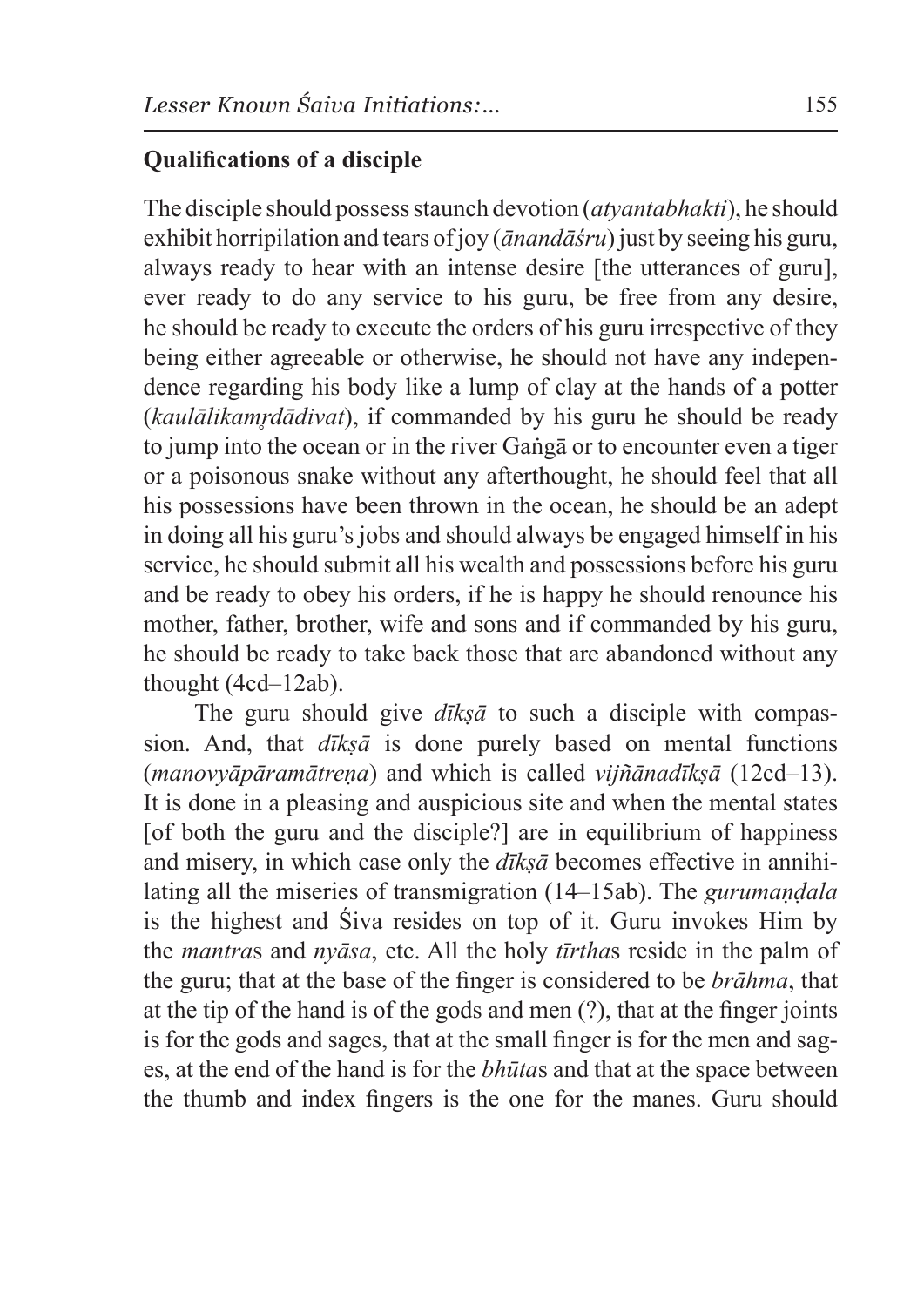visualise that all the seven holy waters reside in his hand; his right hand is pervaded by *śivamantra* and the left hand by *śaktimantra*.

The disciple is decorated (?) with sandal paste, flower, incense, etc. and is made to sit in the *sukhāsana* pose fixing his gaze on the guru. The guru visualises the fire kindled in the *mūlādhāra*, he visualises the moon-like nectar asthe ghee at the *ājñā* centre, his mind asthe *sruk*, intellect as *sruva* and the *kalā*s as the *samit* [to be offered in the fire]. By stretching his hands he visualises the *iḍā* as moon and *piṅgalā* as the sun. He purifies the ghee [of moon-like nectar] by the *darbha* grass of *nāda*, recites the *tāramantra* (which isthe *praṇavamantra*) and performs the oblations of knowledge (*jñānāhuti*). The guru performs all these oblations mentally reciting the *mantra*s of the five *brahma*s (*pañcabrahma*), such as the *Īśāna*, *Tatpuruṣa*, *Aghora*, *Vāmadeva* and *Sadyojāta*, combining the *mantra*s in various orders; he does the oblations at the *mūlādhāra* through the *piṅgalānāḍī* and then through *iḍānāḍī*. Finally, oblations with the *aṅgamantra* and *vāgīśvarīmantra* are performed, and the final oblation is done with the *prāsādamantra*.

After the oblations the guru takes the self of the disciple and makes it united in the *mūlādhāra*; from there it is taken to the *gurumaṇḍala* brimming with supreme bliss through the *brahmanāḍī*. After visualising the self of the disciple as Śiva, it is once again joined in the *mūlādhāra*. Then oblations are again done [mentally] for all the worlds from *tala* to *satyaloka*, for all the *tattva*s from *māyā* to *bhūmi* [*pr̥thivī*], for all the letters from '*a*' to '*kṣa*' in the reverse order, for the 96 plus 4 *pada*s from *bhava* [that form part of the *vyomavyāpipadamantra*] and for the *kalā*s beginning from *nivr̥tti*. After the final oblations the guru, visualising his eyes as made of Śiva and Śakti, gazes at the body of the disciple, takes the self of the disciple and visualises it to have been joined with Śiva at the *gurumaṇḍala*. Then, after reuniting [the self] of the disciple with his body, he visualises him to be of the form of Śiva.

Then the guru visualises all the six *adhvan*s to be resolved unto Śiva in the reverse order (*saṃhārakrama*) and he visualises the highest Śiva-state which is beyond speech, unfathomable, bereft of any similarity, unnamable, without beginning and end, and which exists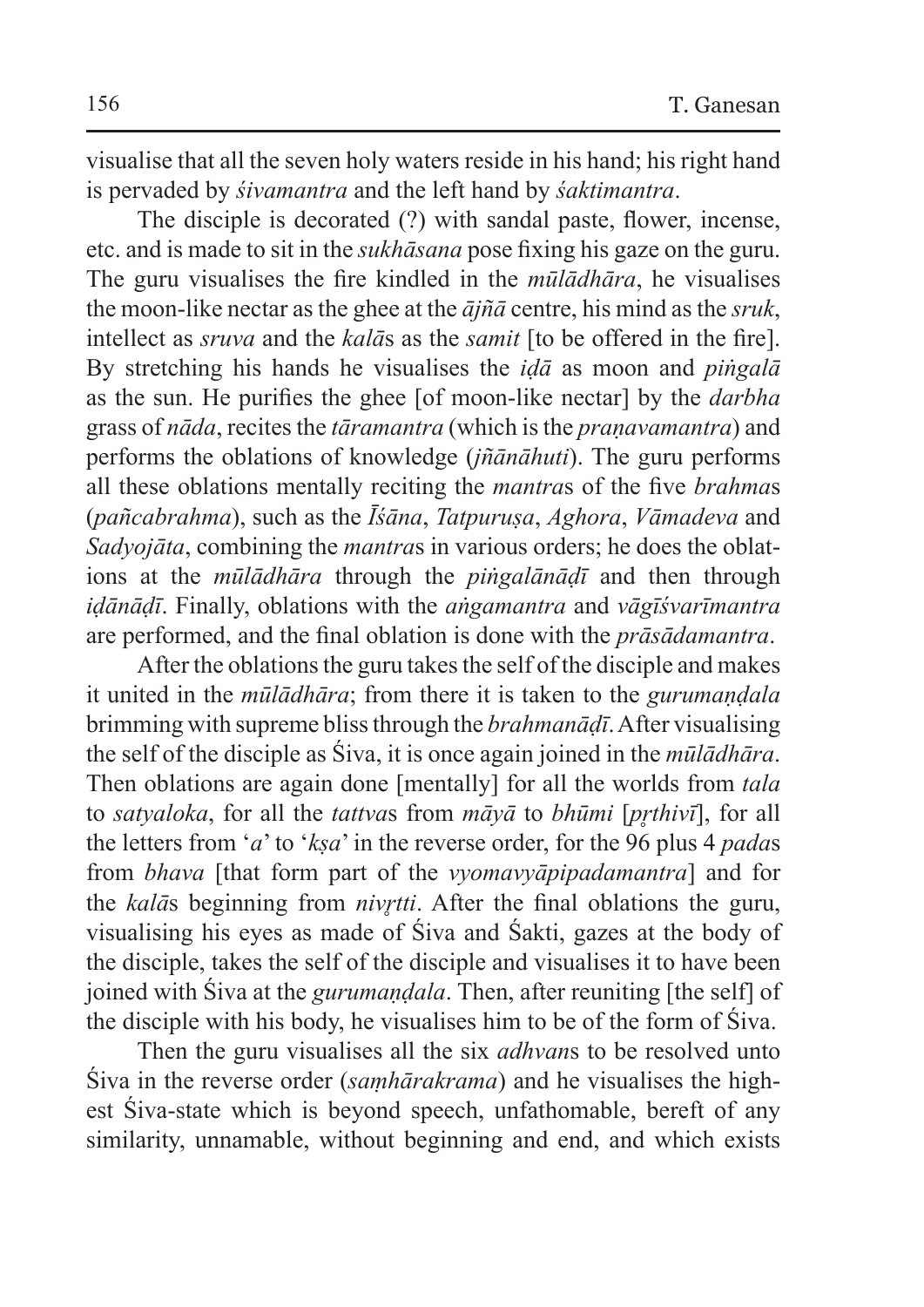as completely isolated (*kaivalya*). Then the guru hugs the disciple closely and smells his head as a mark of love. The disciple definitely experiences bliss at that time and also experiences shaking of his body, sweat, horripilation as well as rising of *śivajñāna* in himself. No doubt the disciple is Śiva himself at that time. The guru wears flowers on his head and offers it to the disciple and also performs bath by his own hands.

The chapter concludes with a question: If there is no *vijñānadīkṣā*, how can there be liberation and Śivahood ?

### **Conclusion**

So far we have seen briefly the rite of *vijñānadīkṣā* as explained in one of the chapters of the *Acintyaviśvasādākhyāgama*. It fully appears to be a mental act and the guru is expected to perform it with so much mental concentration and visualisations. The disciple is expected to possess an intense devotion to his guru and absolute renunciation of all worldly possessions. Thus both the guru and the disciple are expected to be of high order in their spiritual developments and devotion.

#### **Sources**

All four paper transcripts belong to the collections of the French Institute, Pondicherry.

- T. 7A This is a Devanagari paper transcript of a paper manuscript in Grantha script belonging to a private collection. It has 798 pages. It starts with the first *paṭala*, which is *Tantrāvatārapaṭala*, and ends with the *Bhaktapūjanapaṭala*, the 36th *paṭala*.
- T. 7B has the rest of the *paṭala*s ending with the *prāyaścittavidhi*, which is incomplete.
- T. 8 This is a Devanagari paper transcript of a Grantha manuscript belonging to M. K. S. Bhattar, Madurai. It begins with the *Tantrāvatārapaṭala* and ends with the *Samayalakṣaṇam*. This paper transcript has the least number of *paṭala*s, only 38, among the available IFP paper transcripts.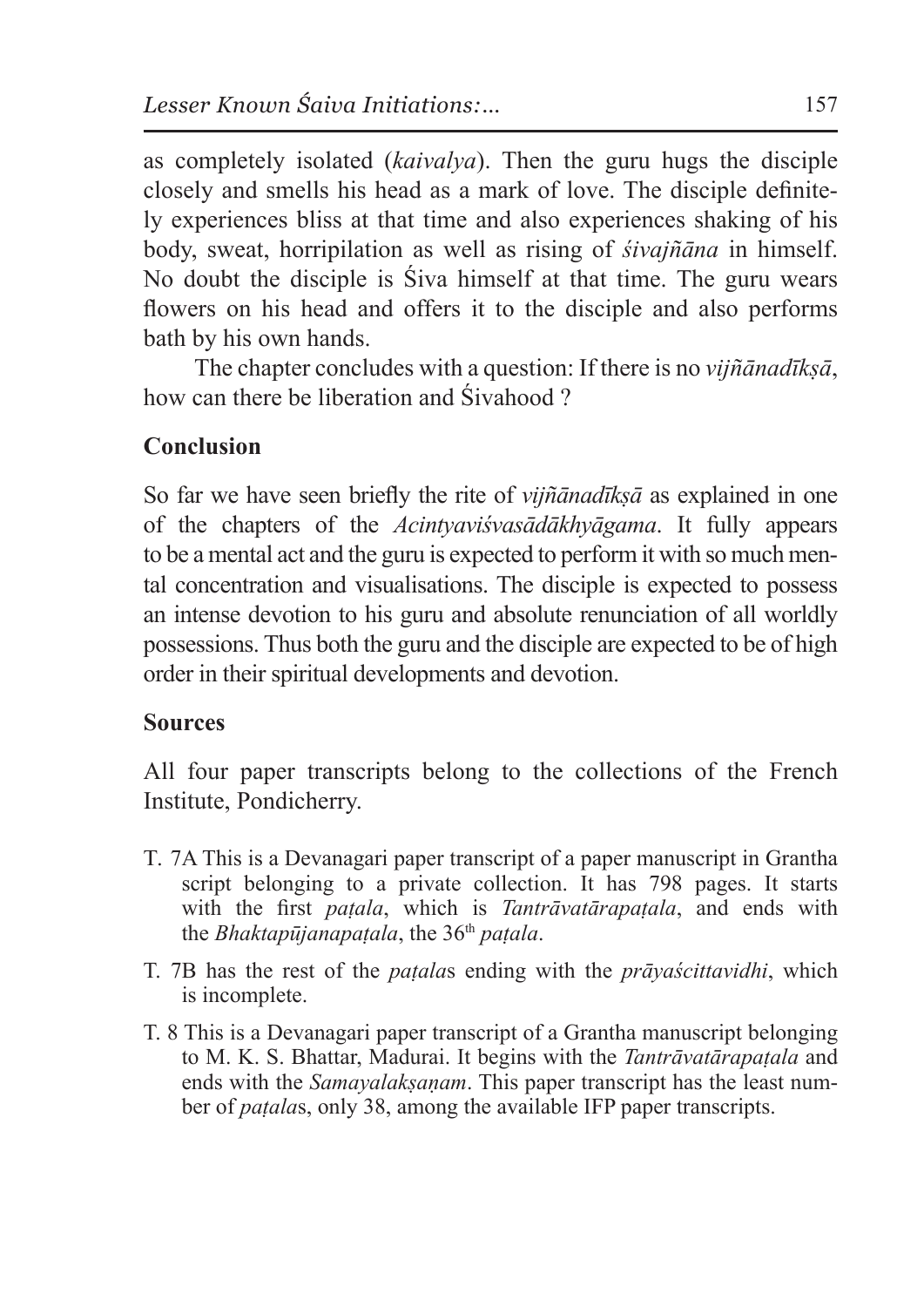- T. 100 This is a Devanagari paper transcript copied from a manuscript No. R 13920 belonging to the Adyar Library, Chennai. It begins with the *Tantrāvatārapaṭala* and ends with the *Prāyaścittavidhi*.
- T. 152 This is a Devanagari paper transcript copied from a manuscript belonging to the GOML, Chennai No. R16787. This contains chapters from the *Tantrāvatārapaṭala* to the *Prāyaścittavidhi*. There are more lacunae in some chapters in this transcript.

The three transcripts—7, 100 and 152—though coming from different regions contain almost the same number of *paṭala*s, with the same subjects and mostly in the same order. Interestingly, all of them end abruptly in the middle of the chapter on *Prāyaścitta*.

Generally, in the *Acintyaviśvasādākhyāgama*, we find more chapters on *yoga*. In the very first *paṭala* itself we observe that more emphasis islaid on the *sanmārga* and *sahamārga*—which are explained as the paths of knowledge and *yoga* respectively. But the text hastens to add that all the four *pāda*s—*jñāna*, *yoga*, *kriyā* and *caryā* should be fully practised to attain both the enjoyments (in this and various other worlds) as well as *mokṣa*. As noted earlier, there are also a few chapters on different types of *dīkṣā*, such as the *karmadīkṣā*, *karmanirvāṇadīkṣā*, *tritattvakarmadīkṣā*, *yogadīkṣā* and *vijñānadīkṣā*, which appear to be special to this *āgama* alone.

The *Acintyaviśvasādākhyāgama* has been extensively utilized by the medieval *Śaivāgama* compilers and commentators. We see in the *Dīkṣādarśa* (a voluminous compilation of *Śaivāgama* passages dealing with every aspect of *śaiva dīkṣā*) and in the *Ātmārthapūjāpaddhati* (another voluminous compilation of *Śaivāgama* passages dealing with every aspect of daily worship of Śiva by the initiated), both from the pen of one of the most prolific Śaiva writers and compilers of the medieval period, Nigamajñānadeśika, large chunks of passages have been incorporated from the *Acintyaviśvasādākhyāgama*. Most of them are on the various aspects of *kriyā*—rituals: such as cleaning the teeth, various types of daily bath (*snāna*), and many intricate rites pertaining to different types of initiation (*dīkṣā*), etc.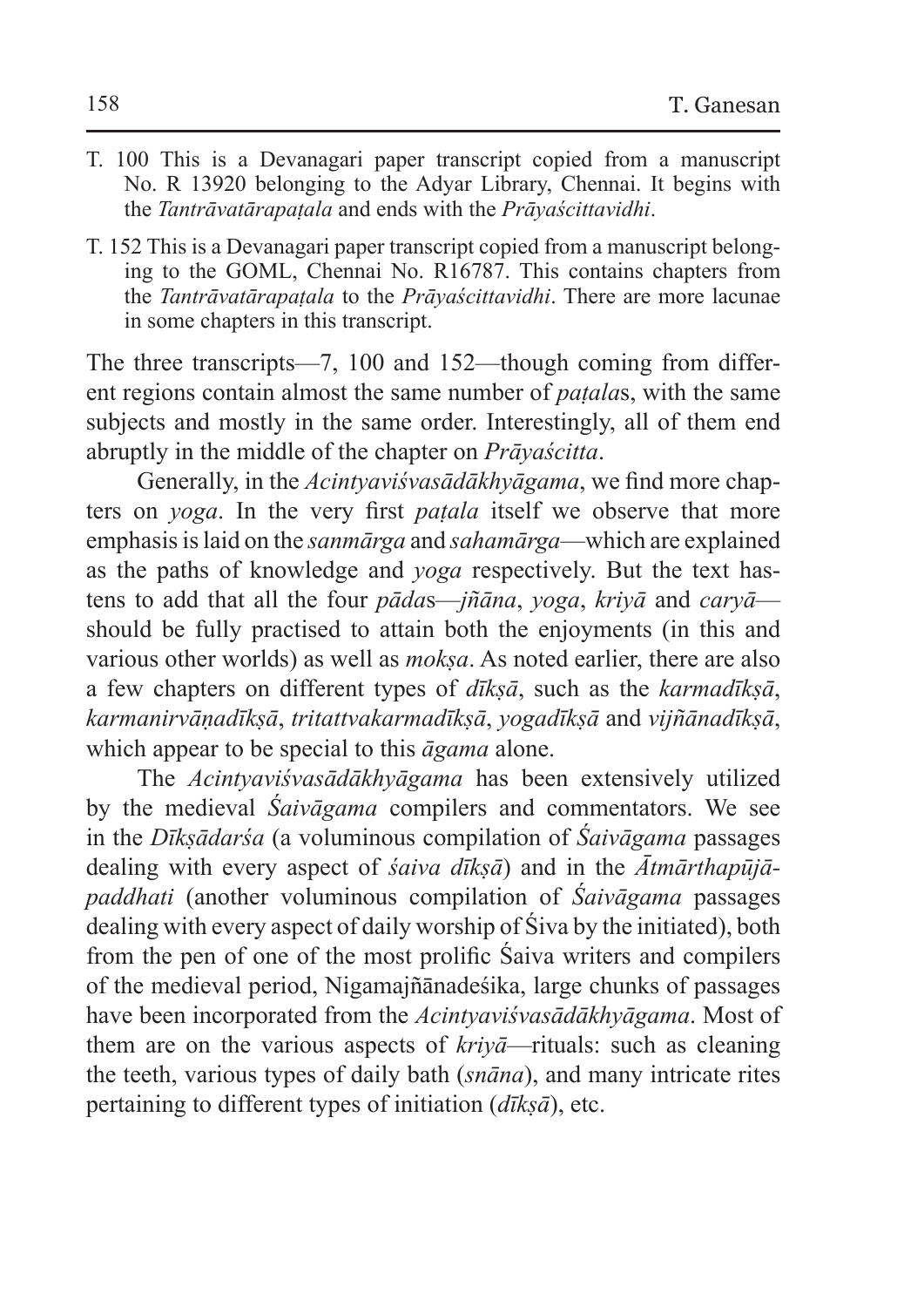In the voluminous commentary composed by Nirmalamaṇi (circa  $16<sup>th</sup>$  century) on one of the most important and authoritative Saivasiddhānta ritual manuals, namely, *Kriyākramadyotikā* of Aghoraśiva (circa 12th century), we find many passages from the *Acintyaviśvasādākhyāgama* cited as an authority.

 From the sheer quantity of passages chosen from this *āgama*  in these compendiums and commentaries, it is very clear that the *Acintyaviśvasādākhyāgama* was considered in the medieval period to be one of the fundamental sources and important authorities on every aspect of Śaivasiddhānta ritual system.

## ॥अचिन्त्यविश्वसादाख्यागमः॥ ॥एकोनचत्वारिंशः पटलः॥ ॥विज्ञानदीक्षाविधिः॥

अतः परं प्रवक्ष्यामि दीक्षां विज्ञानसंयुताम ।् ्.<br>विशेषज्ञानपूर्वत्वात् विचित्रत्वाद्<sup>26</sup> विजृम्भणात् ॥१॥ विज्ञानदीक्षा सा प्रोक्ता दीक्षाणामेतमोत्तमा । मन्त्रहीनक्रियाहीनध्यानहीनादिदीक्षिते<sup>27</sup> ॥२॥ परिपूर्णत्वसिद्धत्वात् ै दीक्षाणां तु पवित्रिणी । दीक्षया तच्छिवत्वं<sup>29े</sup> हि क्षीयते<sup>30</sup> सर्वसंशयः ॥३॥ एवं विशिष्टरूपत्वात विज्ञानाख्येति कीर्तिता $^{31}$  । अत्यन्तभक्तिसंयुक्तं $^{\dot{3}{\dot{2}}}$  गुरुदर्शनमात्रतः ॥४॥

 $26$  विचित्रत्वाद् ] अ,आ,ई; विचित्तत्वाद-इ

 $^{27}$  मन्त्रहीनक्रियाहीनध्यानहीनादिदीक्षिते 1 अ.ड.ई: मन्त्रहीनं क्रियाहीनं ध्यान-हीनादिदीक्षिते-आ

 $28$  परिपूर्णत्वसिद्धत्वात् ] अ,इ; परिपूर्णत्वसिद्ध्यत्वात्-आ;परिपूर्णं च दीक्षित्वात्-ई

 $29$  दीक्षया तच्छिवत्वं ] आ;दीक्षायतच्छिवत्वं-अ; दीक्षा यतः शिवत्वं-इ;दीक्षये तच्छिवत्वं-ई

 $30$  क्षीयते ] अ,आ,इ; दीक्षयेत-ई

 $31$  कीर्तिता 1 इ.ई:कीर्तितः-अ.आ

 $32$  अत्यन्तभक्तिसंयुक्तं ] अ.ई: अव्यक्तं भक्तिसंयुक्तं-आ;अत्यन्तभक्तिसंयुक्तो-इ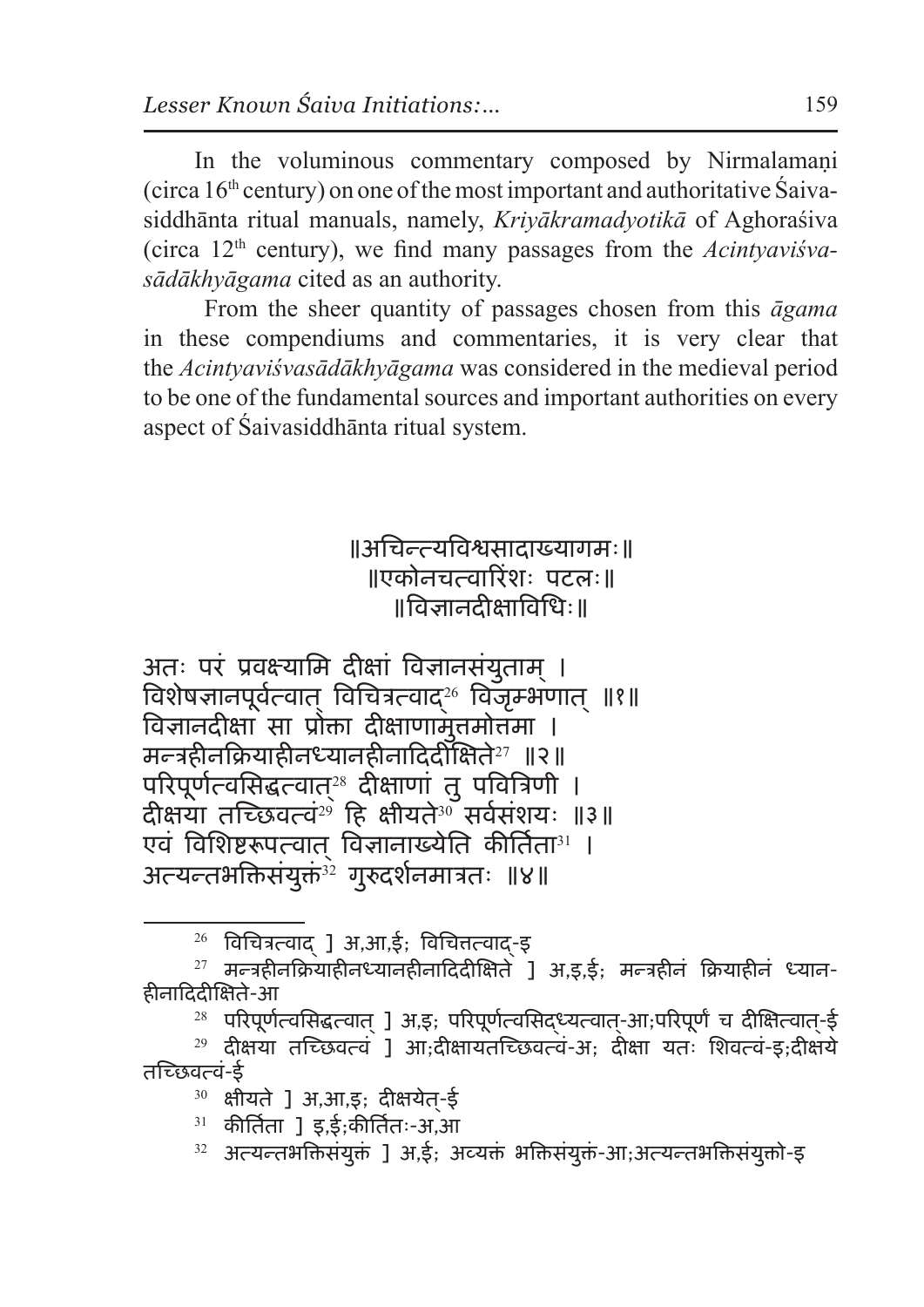रोमाञ्चितशरीर<sup>33</sup> च आनन्दाश्रुविलोचनम् । सर्वेदा श्रवणोत्कण्ठं सर्वेदा श्रवणोत्सुकम् $^{\scriptscriptstyle 34}$  ॥५॥ सर्वदा<sup>35</sup> गुरुशुश्रूषावाञ्छायुक्तमलोलुपम् । आज्ञापालनसंयुक्तं सुखं वा दुःखमेव वा ॥६॥ अस्वातन्त्र्यं च तद्देहे कौलालिकमृदादिवत् । समुद्रपतने चैव जाह्नव्यां पतनेऽपि वा ॥७॥ व्याघ्रसर्पादिपतनेऽप्याज्ञा चेद् अविचारिणम्<sup>36</sup> । सर्वस्व जलधौ क्षिप्त<sup>37</sup> इति चेतनभावितम्<sup>38</sup> ॥८॥ तत्कार्ये तु प्रवीणत्वं कर्तव्येऽतिरतं <sup>39</sup> सदा । भूमौ निक्षिप्य वित्तादीननुवाज्ञानमार्गणम्<sup>40</sup> ॥९॥ मातरं पितरं पुत्रं भ्रातृन् जायामशेषतः । विसर्जने चेतच्चित्त्<sup>41</sup> तद्विसर्जनवल्लभम् ॥१०॥ विसर्जिताना<sup>42</sup> सर्वेषा स्वीकार् गुरुणोदितम् । तत्राविचार्य दक्ष तम्<sup>43</sup> एवमादिषु सर्वदा ॥११॥ पूर्वोक्तदीक्षासंयुक्तं शिष्यं विज्ञानदीक्षया। दीक्षयेत् कृपया पूर्णो गुरुः सन्मार्गदायकः<sup>44</sup> ॥१२॥ मनोव्यापारमात्रेण या दीक्षा<sup>45</sup> विद्यते क्रमात् । सा दीक्षा ज्ञानदीक्षा तु विज्ञानाख्या च वै भवेत् ॥१३॥ मनोरम्ये शुभे<sup>46</sup> देशे मनोरम्ये तु कालके ।

- $33$  रोमाञ्चितशरीरं ] अ,आ,इ; रोमाञ्चनं शरीरं-ई
- $34$  श्रवणोत्सुकम् ] इ,ई;श्रवणोन्मुखम्-अ; श्रवणोत्सुखम्-आ
- $35$  सर्वदा ] अ,आ,इ; सर्वथा-ई
- $36$  अविचारिणम् ] इ,ई;अविचारणः-अ;अविचारतः-आ
- $37$  क्षिप्तं ] अ,आ,इ; क्षिप्य-ई
- $38$  चेतनभावितम् ] आ;चेत्तेन भावितम्-अ,इ;भक्तमन्तेन भावितम्-ई
- <sup>39</sup> कर्तव्येऽतिरतं ] ई;कर्तव्यानितरां-अ; कर्तव्या नितरां-आ;कर्तव्यो नितरां-इ
- $40$  वित्तादीनन् वाज्ञानमार्गणम्-अ; वित्तादीन् अन्यवीत् ज्ञानमार्गणम्-आ; वित्तादीन् अनुयाज्ञानमार्गणम्-इ;वित्तादीन् अन्नगादिषु मार्गणम्-ई
	- $41$  चेतच्चितं ] अ,ई; चेतद्वितं-आ,इ
	-
	- $42$  विसर्जितानां ] आ,इ,ई;विवर्जितानां-अ
	- $43$  दक्षं तम् ] इ,ई;दीक्षान्तम्-अ,आ
	- <sup>44</sup> सन्मार्गदायकः ] आ,ई;सन्मार्गनायकः-अ;. . . . र्गदायकः-इ
	- $45$  या दीक्षा ] आ,इ,ई;दीक्षया-अ
	- $46$  शुभे ] अ,आ,इ;सुखे-ई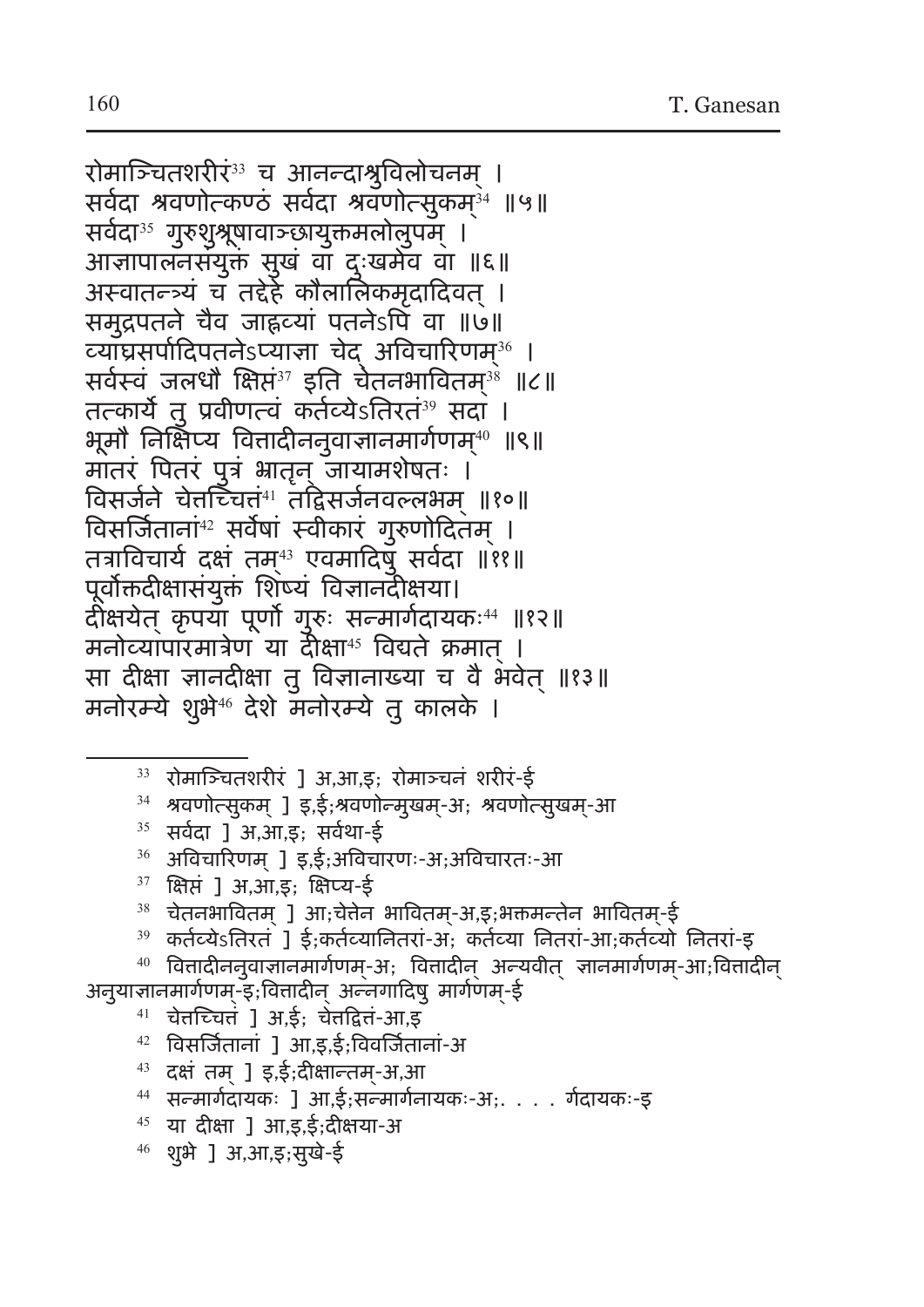मनोरम्यास्ववस्थासु उभयोः सुखसाम्ययोः॥१४॥ तदानीमेव सा दीक्षा सर्वसंसारनाशिनी । पञ्चाधारस्थितश्चापि गुरुदेहे व्यवस्थितः<sup>47</sup> ॥१५॥ शिरोर्ध्वे मण्डले $48$  चैव गुरुमण्डलमुत्तमम् । सर्वसाक्षिमयं तं तु<sup>49</sup> शिवं परमकारणम्<sup>50</sup> ॥१६॥ पश्चाद्गुरुप्रसादेन्<sup>s।</sup> मन्त्रन्यासादिपूर्वकम्<sup>s2</sup> । गुरोः पाणितले चैव स्थितं सकलतीर्थकम् ॥१७॥ अगुष्ठमूले ब्राह्म<sup>53</sup> हि कराग्रे देवमन्त्रयोः । देवर्षिभिस्तु<sup>54</sup> संसेव्यम् अङ्गुलीपर्वसन्धिजम् ॥१८॥ मनुष्याणामृषीणां च कनिष्ठामूलतीर्थकम् । हस्तमूले तु भूताना<sup>55</sup> तीर्थमित्यभिधीयते ॥१९॥ तर्जन्यङ्गुष्ठयोर्मध्ये पितृतीर्थं व्यवस्थितम्® । सप्ततीर्थं च तद्धस्ते विद्यमानं विभावयेत ॥२०॥ बिन्दुरूपाणि तीर्थानि भावयित्वा विचक्षणः । तस्य दक्षिणहस्तं तु<sup>57</sup> शिवमन्त्रेण व्यापितम् ॥२१॥ वामं तु शक्तिमन्त्रेण व्यापितं भावयेद्गुरुः<sup>58</sup> । गन्धैः पुष्पैश्व धूपैश्व दीपैः शिष्यं च कारयेत् ॥२२॥ सुखासर्ने समावेश्य<sup>59</sup> तद्दृष्टिगतमानसः । एवंविधो भवेच्छिष्यो भर्वेद्गुरुरनन्तरम् ॥२३॥ मूलाधाराग्निकुण्डोत्थं<sup>60</sup> शिवाग्निं भावयेतदा।

- <sup>47</sup> गुरुदेहे व्यवस्थितः ] अ,आ,ई; गुरुदेहव्यवस्थितः-इ
- <sup>48</sup> शिरोर्ध्वे मण्डले ] ई;गुरूर्ध्वे मण्डले-इ;गुर्वध्वमण्डले-अ,आ
- $49$  तं तु ] आ,इ,ई;ततु-अ
- $50$  परमकारणम् ] अ,इ,ई; परमका  $\dots$  .-आ
- $51$  पश्चाद्गुरुप्रसादेन ] अ,इ,ई; . . . . प्रसादेन-आ
- $52$  मन्त्रन्यासादिपूर्वकम् ] इ; मन्त्रन्यासादि पूर्ववत्-अ,आ,ई
- $53$  ब्राह्मं ] आ,इ,ई;ब्राह्यं-अ; ब्राह्यं-आ,इ,ई
- <sup>54</sup> देवर्षिभिस्तु ] अ,इ;देव षड्भिस्तु-आ;देवर्षिस्तु-ई
- $55$  भूतानां ] अ,इ;तीर्थानां-आ,ई
- $^{56}$  तर्जन्यङ्गुष्ठयोर्मध्ये पितृतीर्थं व्यवस्थितम् ] अ,इ,ई; मध्ये . . . . -आ
- $57$  दक्षिणहस्तं तु-em. दक्षिणहस्तेन-अ,आ,इ,ई
- <sup>58</sup> भावयेद्गुरुः ] अ,आ,ई; भावयेत-इ्
- $59$  सुखासने समावेश्य ] अ,इ,ई; . . . . -आ
- $^{60}$  मूलाधाराग्निकुण्डोत्थं ] अ,आ;मूलाधारेऽग्निकुण्डोत्थं-इ,ई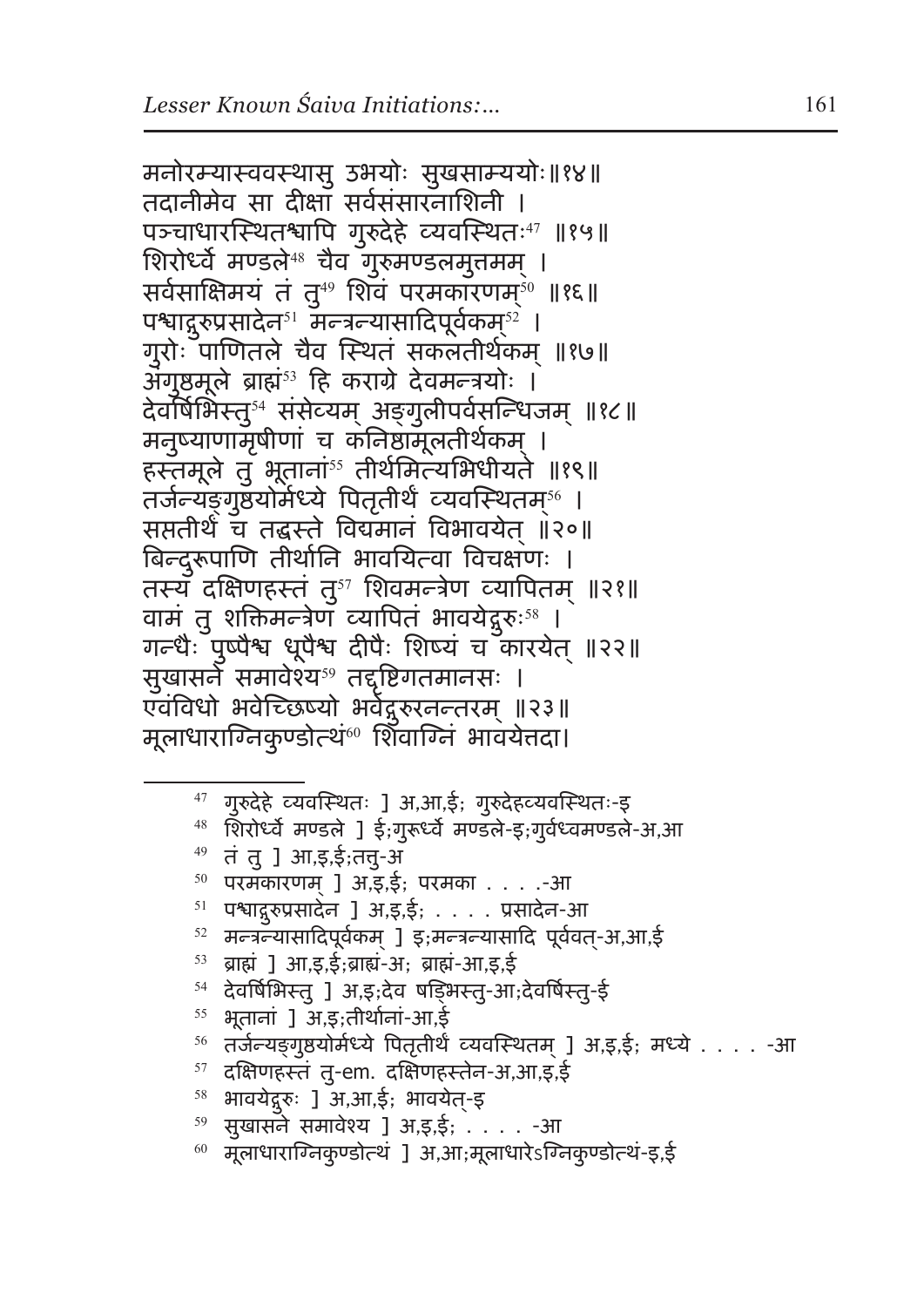आज्ञाधारे<sup>61</sup> च सपींषि चन्द्रमण्डलभा<sup>62</sup> सुधाम् ॥२४॥ शिवमण्डलके चैवं<sup>63</sup> स्रुवाग्निं स्थाप्य देशिकः । मनःस्रुक् बुद्धिस्रुवं च समिधश्च कलास्तथा" ॥२५॥ मूलकुण्डलिना<sup>65</sup>्बाहुलतामुयम्य चोर्ध्वतः । इडां च पिङ्गलां चाॅपि सोॅमं सूर्य<sup>66</sup> च भावयेत ॥२६॥ नादस्वरूपदर्भेण चाज्यशुद्धिं विधाय च । पूर्वमेवाग्निसिद्धत्वाद् विना चाग्निमुखं तथा॥२७॥ तारशतं जपित्वान्ते<sup>67</sup> शिवं चाप्यन्यसंपुटम । पुष्पान्तं मन्त्रमेवं स्यात् ज्ञानाहुतीरनुत्तमाः® ॥२८॥ ओ ह स से सूर्यः सोहमीशानतत्पुरुषाभ्याम्® सोऽहं हौं स्वाहा। ओं ह्रीं हं सः ओं ॥२९॥ पिङगलानाडिमार्गेण मूलाधारे च होमयेत । ओं ह्रीं हं सः ओं हां ईश्वरमयःसोऽहं हौं स्वाहा<sup>70</sup> ॥३०॥ इडया च हुनेत् पश्चान्मूलाधारे च होमयेत् । ओं हीं हं सः<sup>71</sup> सूर्यसोमाग्निः<sup>72</sup> सोऽहं हौं स्वाहा।३१॥ ओ ह्री ह सः हु अघोरः सोऽह<sup>73</sup> हु स्वाहा<sup>74</sup> ।

 $61$  आज्ञाधारे ] ई;आज्ञाध्वाने-अ; आज्ञाध्याने-आ;आज्ञार्धाने-इ

 $62$  चन्द्रमण्डलभां ] आ.ई:चन्द्रमण्डलगां-अ.इ

<sup>63</sup> चैवं ] ई;चैव-अ,आ,इ

<sup>64</sup> बुद्धिस्रुवं च समिधश्च ] कलास्तथा ] अ,इ;बुद्धिसृप . . . . –आ; बुद्धिस्रुवं चापि समिधश्च कलास्तथा -ई

 $65$  मूलकुण्डलिना अ,आ,इ; मूलकुण्डलिनि-ई

<sup>66</sup> सोमं सूर्यं ] आ;सोमसूर्यं-अ,ई;सोमसूर्या. . . . -इ

#### $67$  तारशतं जपित्वान्ते ] em.;तारशक्यं जपित्वान्ते-अ;तारशतयन्धवित्वायै-आ; . . . . –इ;तारशक्यजपा चैव-ई

 $\,^{\rm 68}$  ज्ञानाहुतीरनुतमाः ] अ,आ; ज्ञानाहुतिरनुतमा-इ,ई

 $^{69}$  ओं हं सं से सूर्यः सोहमीशानतत्पुरुषाभ्याम् सोऽहं हौं स्वाहा ] अ,इ; ओं हं सं से . . . .तत्पुरुषाभ्यां सोऽहं हौं स्वाहा–आ;ओं हं हैं सं हां रं मं ठं मय सोऽहं हं स्वाहा-ई <sup>70</sup> This half-verse is not found in "ड़" manuscript.<br><sup>71</sup> ह्रीं हं सः ] अ,आ; ह्रीं हं समह ईं-इ; ह्रीं हं सह-ई

 $72$  सूर्यसोमाग्निः ] अ; रं सूर्यसोमाग्निः-आ;सूर्यसोमाग्नि सः-इ; रं रं सूर्यसोमा-ग्निश्यः-ई

 $73$  हुं अघोरः सोऽहं ] अ,आ; . . . . - इ;हुं अघोराय-ई

 $74$  हुँ स्वाहा ] अ; . . . . -आ;हं हौं स्वाहा-इ;हौं स्वाहा-ई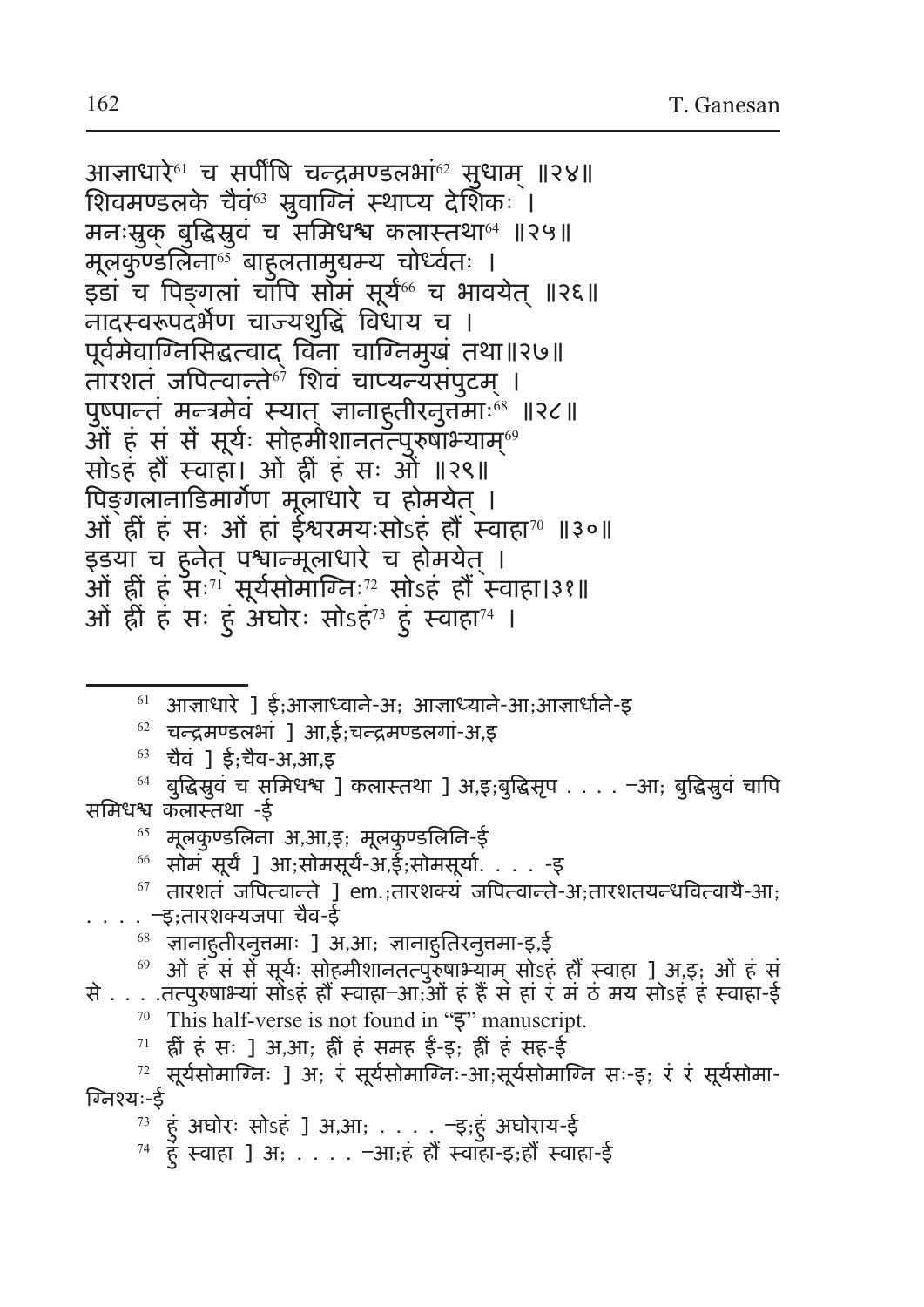```
ओं ह्रीं हं सः तत्पुरुषाभ्यां सोऽहं स्वाहा ॥३२॥
ओं ह्रीं हं सः हिं<sup>75</sup> वामदेवः सोऽहं हौं स्वाहा<sup>76</sup> ।
ओं ह्रीं हं सः<sup>77</sup> अघोरवामदेवाभ्यां सोऽहं हौं<sup>78</sup> स्वाहा ॥३३॥
ओं ह्रीं हं सः सं सद्योजाताय सोऽहं हौं<sup>79</sup> स्वाहा ।
ओं ह्रीं हं सः वामदेवसद्योजाताभ्यां सोऽहं हौं स्वाहा<sup>80</sup> ॥३४॥
ओं ह्रीं हं सः शान्तिकलायै सोऽहं हौं स्वाहा^{81} ।
ओं ह्रीं हं सः सद्योजातवामदेवाघोरतत्पुरुषेशानेभ्यः स्वाहा<sup>82</sup> ।३५॥
एवं विधैश्च मन्त्रैस्तु एकीकृत्य तु होमयेत ।्
ओं ह्रीं हं सः सोऽहं हौं स्वाहा<sup>83</sup>                           ॥३६॥
अनेनैव तु मन्त्रेण तृस्यन्तं होममाचरेत् ।
दशांशमङ्गमन्त्रेण होमयेन्नन्दिके श्वर ॥३७॥
ओं ह्रीं हं सः निवत्तिकलायै सोऽहं हैं स्वाहा<sup>84</sup> ।
ओं हौं सोऽहं हैं स्वाहा । प्रतिष्ठाकलायै सोऽहं हौं स्वाहा ॥३८॥
ओं ह्रीं हं सः विद्याकलायै सोऽहं हौं स्वाहा ।
ओं ह्रीं हं सः शान्तिकलायै सोऽहं हौं स्वाहा^{85} ॥३९॥
ओं ह्रीं हं सः शान्त्यतीतकलायै सोऽहं हौं स्वाहा ।
वागीश्वर्यास्तुबीजैश्च होमयेन्नन्दिके श्वर ॥४०॥
प्रासादेन तु मन्त्रेण पूर्णाहुतिमथाचरेत् ।
शिष्यचैतन्यमाकृष्य मूलाँधारे च योजयेत ॥४१॥
```
 $75$  हं सः हिं ] अ:हं सं दहिं-आ.इ:वद हिं-ई

 $76$  वामदेवः सोऽहं हौं स्वाहा ] अ,आ,इ; वामदेवाय सोऽहं स्वाहा-ई

 $77$  सः ] अ;षट्-आ;सद-इ,ई

 $78$  सोऽहं हौं ] ई;सौं हौं-अ;हं-आ

<sup>79</sup> हौं ] ई;सौं-अ, आ,इ

80 This half-verse is found only in " $\xi$ " manuscript and it seems to be essential here.

<sup>81</sup> This half-verse is not found in  $\mathfrak{F}^{\prime}$  manuscript.

 $82$  ओं ह्रीं हं सः सद्योजातवामदेवाघोरतत्पुरुषेशानेभ्यः स्वाहा ] अ,आ,ई; सद्योजा तवामदेवाघोरतत्पुरुषेशानेभ्यः स्वाहा-इ

<sup>83</sup> This passage एवं विधैश्च मन्त्रैस्तु . . . सोऽहं हौं स्वाहा is not found in 'आ' manuscript.

 $84$  निवृत्तिकलायै सोऽहं हैं स्वाहा ] अ,आ,ई; निवृत्तिकला. . . . हैं स्वाहा -इ

<sup>85</sup> ओं ह्रीं हं सः शान्तिकलायै सोहं हौं स्वाहा This half-verse is not found in 'आ' manuscript.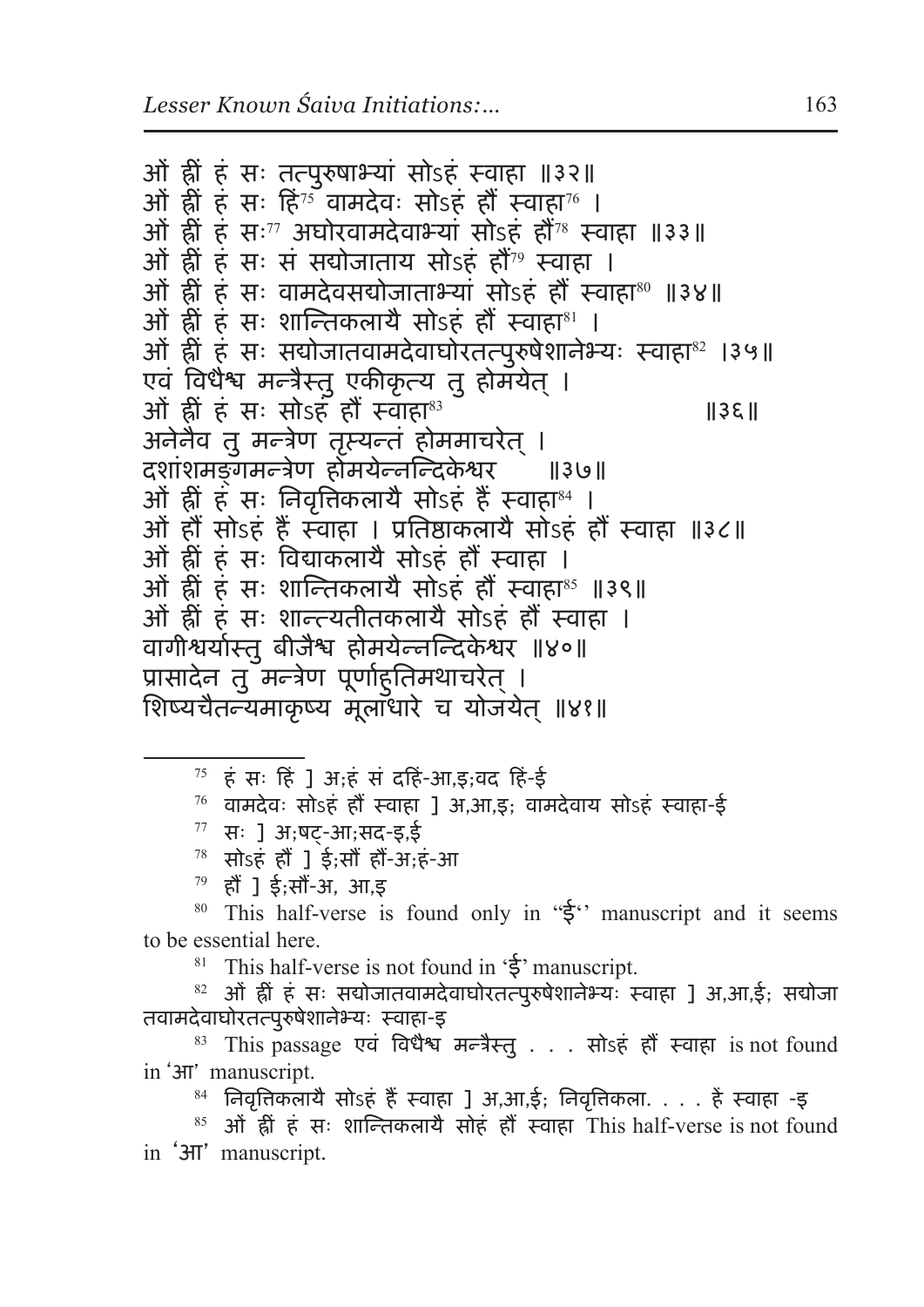तस्मात् प्रदेशादाकृष्य ब्रह्मनाड्यन्तरात्<sup>‰</sup> पुनः । गुरुमण्डलमध्ये च सदानन्दामृतोज्ज्वले ॥४२॥ शिष्यात्मानं च संयोज्यं क्रमात् सन्मार्गदायकः<sup>87</sup> । शिवरूपमिदं ध्यात्वा पुनर्मूले च योजयेत् ॥४३॥ तलादिसत्यलोकान्तं<sup>88</sup> भुवनानि च<sup>89</sup> होमयेत् । मायादिभूमिपर्यन्तं एकत्रिंशच्च तत्त्वकम् ॥४४॥ अकारादिक्षकारान्तम् अक्षराणां च होमयेत्<sup>‰</sup> । विलोमेन च तत्सर्वं प्रत्येकं होममाचरेत ॥४५॥ भवादिप्रणवान्तं<sup>91</sup> च चतुष्षण्णवतीपदम् । ओं ह्रीं हं सः भवः सोऽहं हौं<sup>92</sup> स्वाहा ॥४६॥ ओं ह्रीं हं सः भवोद्भवः सोऽहं हौं<sup>93</sup> स्वाहा । इत्येवमादिहोमं च मनसा जुहु याद्गुरुः ॥४७॥ निवृत्त्यादिकलाश्चैवं<sup>94</sup> होमयेन्नॅन्दिकेश्वर । पूर्णाहु तीः शिवेनैव होमयेच्छिवभाविताः<sup>95</sup> ॥४८॥ नेत्रत्रयं गुरुः साक्षात् कृपानन्दोज्ज्वलाकृतिः । शिवशक्त्यात्मकं $^{\circ}$  बुध्वा शिष्यदेहं निरीक्षयेत् ॥४९॥ सन्तत् शिवयागार्थम् अजपामन्त्रसन्तितम्<sup>97</sup> । चन्द्रार्कनाशनं चापि सततं योगवर्धनम ॥५०॥ जाग्रतः स्वप्नतश्चैव<sup>98</sup> तिष्ठतश्च गमागमे । सन्ततं शिवयागश्व<sup>99</sup> नित्यं तिष्ठति तिष्ठति ॥५१॥

- $86$  ब्रह्मनाड्यन्तरात् ] ई;ब्रह्मणार्घ्यं तरेत्-अ, आ,इ
- $87$  सन्मार्गदायकः ] अ,आ,इ; सन्मार्गनायकः-ई
- $88$  तलादिसत्यलोकान्तं ] आ,ई;तलादिसर्वलोकान्तं-अ;तलादिसत्य . . . . -इ
- $89$  भुवनानि च ] em.;शिवनामानि-अ,आ,इ; भुवनानि-ई
- $90$  होमयेत् ] ई;होमकम्-अ,आ,इ
- $91$  भवादिप्रणवान्तं ] अ,आ,इ; वामादिप्रणवान्तं-ई
- <sup>92</sup> हौं ] अ,आ,इ;हों-ई
- <sup>93</sup> हौं ] अ,आ,इ; हों-ई
- <sup>94</sup> निवृत्त्यादिकलाश्चैवं ] आ,इ,ई;निवृत्त्यादिकलाश्चैव-अ
- $95$  होमयेच्छिवभाविताः ] अ,आ,ई; होमयेच्छिवभावितम-इ
- $96$  शिवशक्त्यात्मकं ] अ,इ,ई; शिवभक्त्यात्मकं-आ
- $97$  अजपामन्त्रसंजितम् ] अ,आ,इ; जपान्मन्त्रं स संस्मृतम्-ई
- $98$  स्वप्नतश्चैव ] ई;स्वपतो-अ,इ; स्वप्नतो-आ
- <sup>99</sup> शिवयागश्च ] ई;शिवयागं च-अ,आ,इ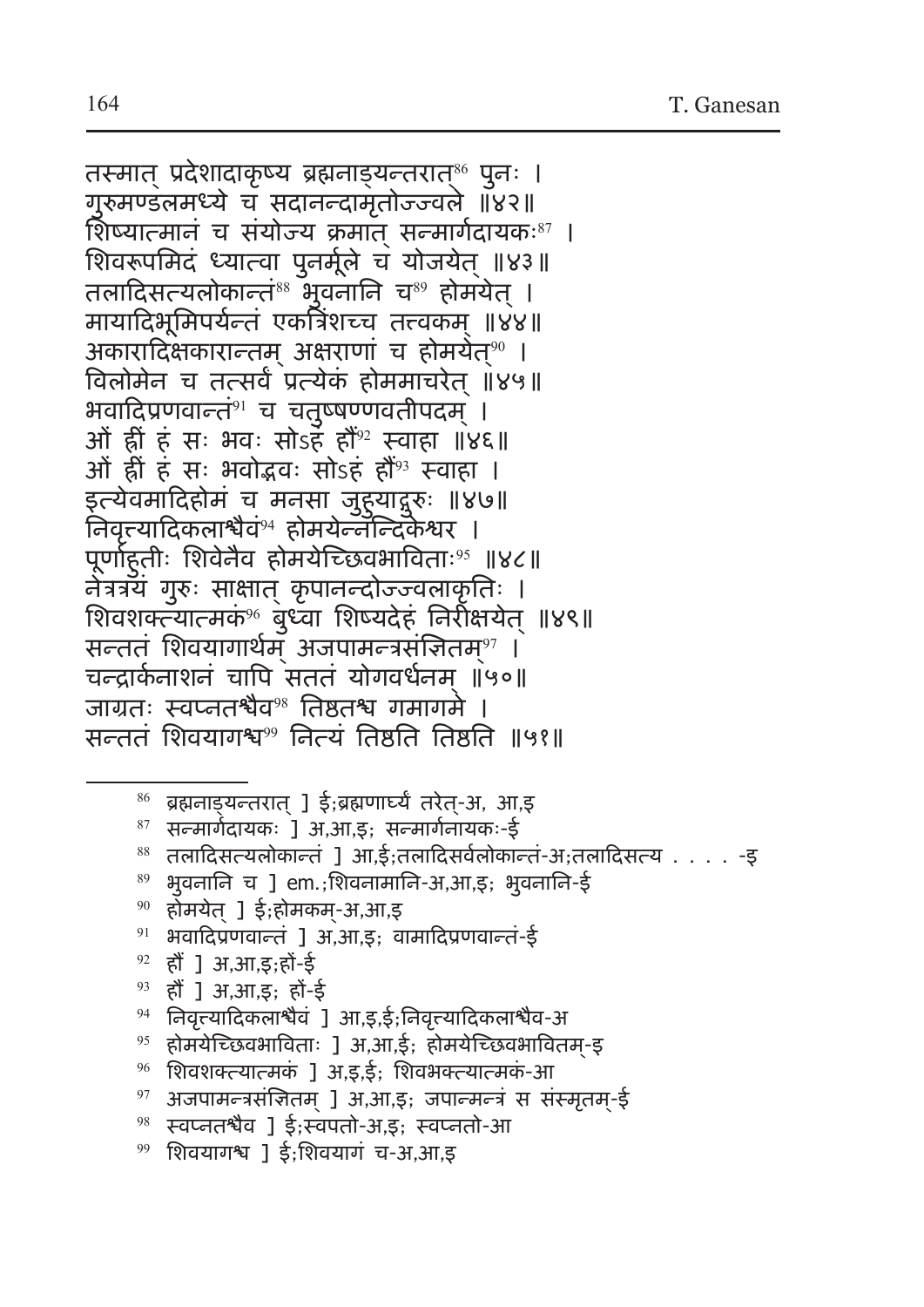शिष्यचैतन्यमादाय गुरुमण्डलमध्यमे । संयोज्य तत्र संलीनं शिवं शिष्यं<sup>100</sup> च भावयेत ॥५२॥ शिष्यदेहे च संयोज्य शिवमूर्ति<sup>101</sup> च भावयेत् । संहारक्रममारभ्य षडध्वानो विशेषतः ॥५३॥ सर्वं शिवे निलीनं च<sup>102</sup> कुर्यात् सन्मार्गनायकः । वाच्यवाचकशून्यं तु मनोवाचामगोचरम ॥५४॥ ् अप्रमेयमसादृश्यमप्रपञ्चमलक्षणम् $^{\rm 103}$  । आद्यन्तशून्यं कैवल्यम् असज्ञकमनन्तकम्<sup>104</sup> ॥५५॥ परात्परं मृत्युमानं<sup>105</sup> द्वैताद्वैतविवर्जितम् । एवं ध्यात्वा महाज्ञानी शिष्यमालिङ्ग्य निर्भरम् ॥५६॥ तन्मूध्न्याघ्राय $^{106}$  तत्काले $^{107}$  अखण्डितवपुः स्मरेत् । आनन्दस्तस्य तत्रैव जायते च न संशयः ॥५७॥ कम्पः स्वेदश्च पुलकः सर्वज्ञानस्य चोदयः । सपद्यते च तत्रैव शिवरूपीव शिष्यकः<sup>108</sup> ॥५८॥ पुष्पमाल्यं च तत्रैव स्वमूध्न्याधाय<sup>109</sup> निक्षिपेत् । हस्ताभ्यामभिषेकं च कुर्यात् सन्मार्गदायकः $^{\rm 110}$  ॥५९॥ विज्ञानदीक्षाहीनश्वेत् कुँतो मोक्षः कुतः शिवः ॥ ॥ इत्यचिन्त्यविश्वसादाख्ये विज्ञानदीक्षाविधिरेकोनचत्वारिंशः पटलः ॥

- $100$  शिष्यं ] अ; शिष्ये-आ; . . . . -इ;शिवमन्त्रं-ई
- 

. . . .-इ

आ;शिवरूपी च शिष्यकः-ई

- $102$  शिवे निलीनं च ] ई;शिवेति लीनं च-अ,इ; शिवेति लीनं तु-आ
- 
- 
- 
- 
- 
- 
- 
- 
- 
- 

 $107$  तत्काले ] em.;यत्काले-अ,ई; यत्कालेऽपि-आ; . . . .-इ

- 
- 
- 
- 
- 
- 
- 
- 
- 
- 
- 
- 
- 
- 

 $^{103}$  अप्रमेयमसादृश्यमप्रपञ्चमलक्षणम् ] इ;अप्रमेयमसादिभ्यमप्रपञ्चमलक्षणम्

<sup>106</sup> तन्मूर्ध्न्याघ्राय ] em.;तन्मूर्ध्न्याधाय-अ,ई; तन्मूर्ध्नाधाय-आ; -तन्मूर्ध्न्या

<sup>108</sup> शिवरूपीव शिष्यकः ] इ;शिवरूपी विशिष्यकः-अ; शिवरूपी विशेष्यकः-

- 
- 
- 
- 
- 
- 

-अ; अप्रमेयमसादिभ्य अप्रपञ्चमलक्षणम्-आ;अप्रमेयमसादृश्यमप्रसन्नमलक्षणम्-ई  $104$  असंज्ञकमनन्तकम ] आ;असंज्ञमनन्तकम्-अ,ई;संज्ञश्च मा . . . . -इ

<sup>105</sup> परात्परं मतृ्युमानं ] अ,आ,ई; परात्परत्युमौन-ई

- 
- $101$  शिवमूर्ति ] अ,इ,ई; शिवमुक्तिं-आ

- <sup>110</sup> सन्मार्गदायकः ] अ,आ,इ; सन्मार्गनायकः-ई
- 
- <sup>109</sup> स्वमूर्ध्न्याधाय ] अ,इ,ई; स्वमूर्ध्नाधाय-आ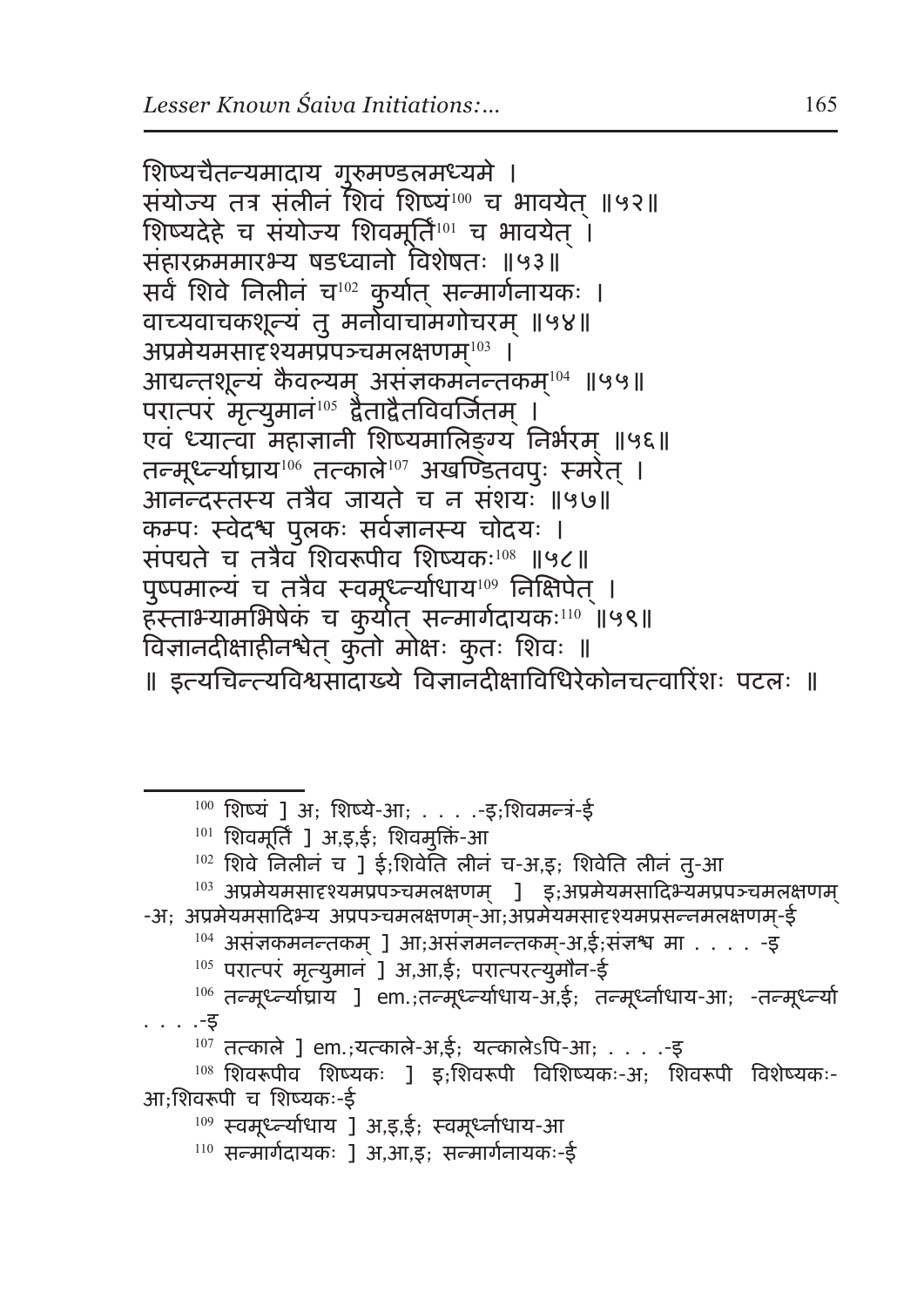### **Bibliography:**

#### **Primary Sources:**

- *Acintyaviśvasādākhyāgama* (2 *paṭala*s on *Puṇyanirṇayavidhi* hitherto unpublished) along with the Tamil adaptation in verse called *Civapunnivattelivu* by Nigamajñānadeśika of the 16<sup>th</sup> century. Ed. T. Ganesan. Chennai: Sri Aghorasivacharya Trust. 2009.
- *Acintyaviśvasādākhyāgama*: Paper Transcript from the Collections of French Institute, Pondicherry. (IFP) T. 7A, 8A, 100, 152.
- *Kāmikāgama*, *Pūrvabhāga*. No editor accredited. Published by C. Swaminatha Sivacarya. Madras: South Indian Arcakas' Association, Chennai. 1975.
- *Kāmikāgama* (*uttara*). Paper Transcript from the Collections of French Institute, Pondicherry*.* (IFP) T. 298.
- *Kāmikāgama*, *Uttarabhāga*. No editor accredited. Published by C. Swaminatha Sivacarya. Madras: South Indian Archakar Association, Chennai. 1988.
- *Kiraṇāgama* (*Kiraṇatantra*). Ed.T.R. Panchapagesasivacharya and K.M. Subrahmanyasastri. Devakottai: Sivagamasiddhantaparipalanasangha. 1932.
- *Kriyākramadyotikākhyaśrīmadaghoraśivācāryapaddhatiḥ nirmalamaṇideśikaviracitap rabhākhyavyākhyopetā*. Ed. Ambalavanajnanasambandhaparasakti with the help of Sri Rama Sastri. Printed atJnanasambandha-vilasa Press, Chidambaram. 1927.
- *Tattvaprakāśa* in *Aṣṭaprakaraṇam*. Ed. Sri Vrajavallabha Dvivedi. Varanasi: Sampūrṇānanda Sanskrit University. 1988.
- *Nareśvaraparīkṣā* with the commentary *Prakāśa* by Rāmakaṇṭha edited with preface and introduction by Madhusudan Kaul Shastri. Kashmir Series of Texts and Studies XLV. Srinagar. 1926.
- *Pauṣkarāgama*, with commentary of Umāpatiśivācārya. Ed Jñānasambandha parāśaktisvāmi. Chidambaram. 1925.
- *Mr̥gendrāgama*. Critical edition by N. R. Bhatt, PIFI 23 Pondicherry: French Institute of Indology. 1962.
- *Mr̥gendratantra*, *Vidya and Yoga*, with commentary of Bhaṭṭa Nārāyaṇakaṇṭha. Ed. Madhusūdan Kaul Śāstrī, Kashmir Series of Texts and Studies – 50. Srinagar. 1930.
- *Rauravāgama* Vol III. Critical edition, introduction and notes by N. R. Bhatt, PIFI – 18.3. Pondicherry: French Institute. 1988.